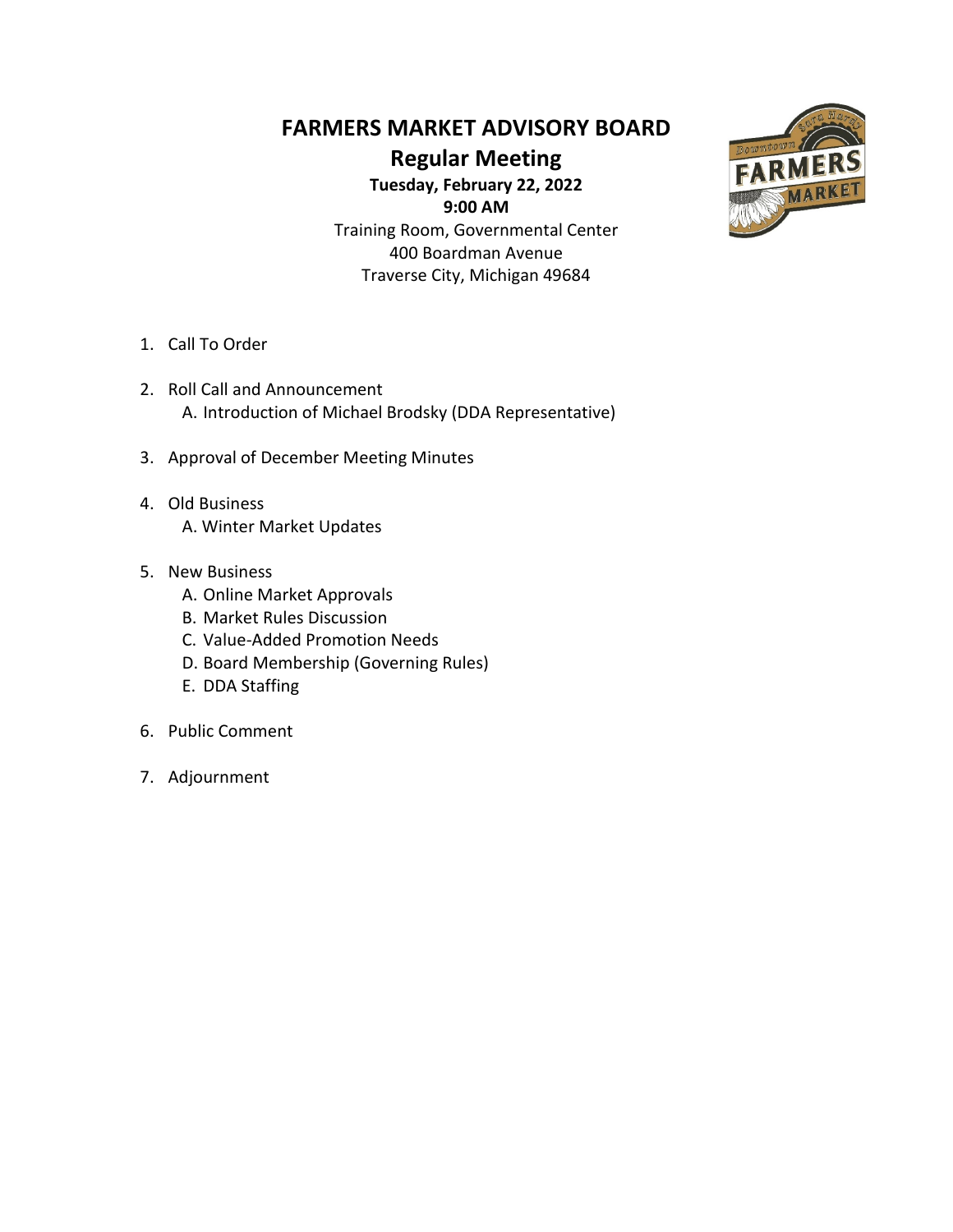

**Downtown Development Authority 303 E. State Street Traverse City, MI 49684 harry@downtowntc.com 231-922-2050**

### **Memorándum**

To: Farmers Market Advisory Board

From: Harry Burkholder, DDA COO

Date: February 18, 2022

Subject: DDA Representative

I am please to introduce Michael Brodsky as the new board representative of the DDA. Michael was recently appointed to the DDA Board and was appointed to the Farmers Market Advisory Board the DDA's February meeting. I will let Michael introduce himself at the meeting.

I want to thank Scott Hardy for his time and service on this Advisory Board.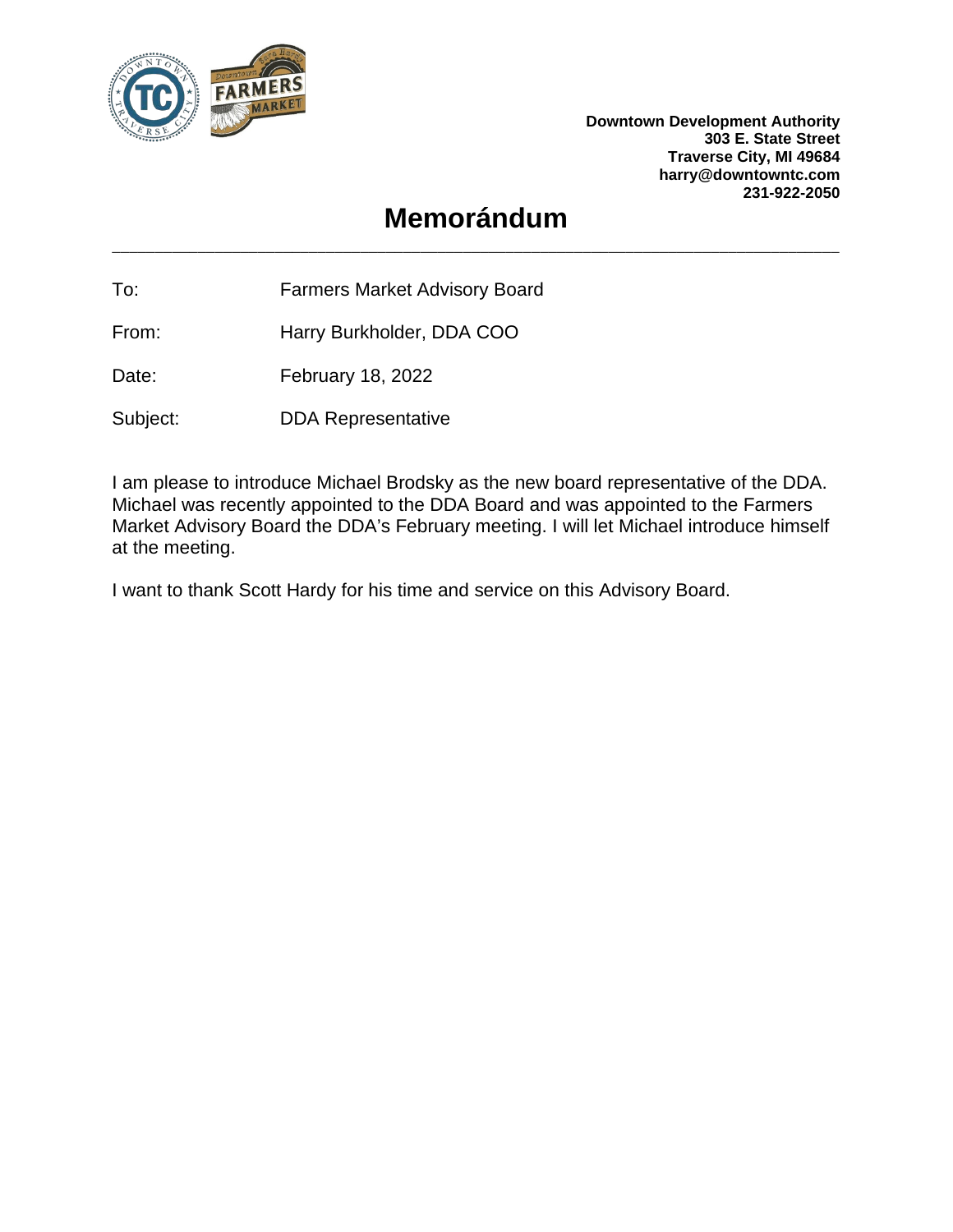#### **Meeting Minutes Farmers Market Advisory Board Regular Meeting Monday, December 20, 2021**

#### **1. CALL TO ORDER**

The Farmers Market Advisory Board was called to order at 9:07 on Monday, December 20<sup>th</sup>, 2021 by Ms. Phelps.

#### **2. ROLL CALL**

Burkholder conducted roll call

The following Advisory Board members were in attendance: Joanne Brown, Brenin Wertz-Roth, Lori Buchan, Courtney Lorenz, Tim Werner and Tricia Phelps.

The following team members were absent: Nic Welty, Scott Hardy, Meghan McDermott, and Gary Jonas

#### **3. APPROVAL OF MEETING MINUTES**

Motion to approve the meeting minutes

Moved by Werner, Seconded by Brown

Yeah: Joanne Brown, Brenin Wertz-Roth, Lori Buchan, Courtney Lorenz, Tim Werner and Tricia Phelps.

Neah: None

Carried: 6-0

#### **4. OLD BUSINESS**

Winter Market Updates

Kye Warner provided an update on the winter market.

#### **5. New Business**

A. Kyle discussed an application to the winter online market by Babcia's Amazing Pierogi Motion to approve the application

Moved by Phelps, Seconded by Buchan Yeah: Joanne Brown, Brenin Wertz-Roth, Lori Buchan, Courtney Lorenz, Tim Werner and Tricia Phelps. Neah: None Carried: 6-0

#### B. Board Membership Revisions (Governing Rules)

The Board discussed the proposed revisions from the November meeting and decided that the only revision they would submit to the DDA Board for consideration would be to: reduce the number of Advisory Board members to nine (from twelve) and that the makeup of the Advisory Board would include: three (3) vendors; three (3) customers; a representative from the DDA and City Commission and one at-large member.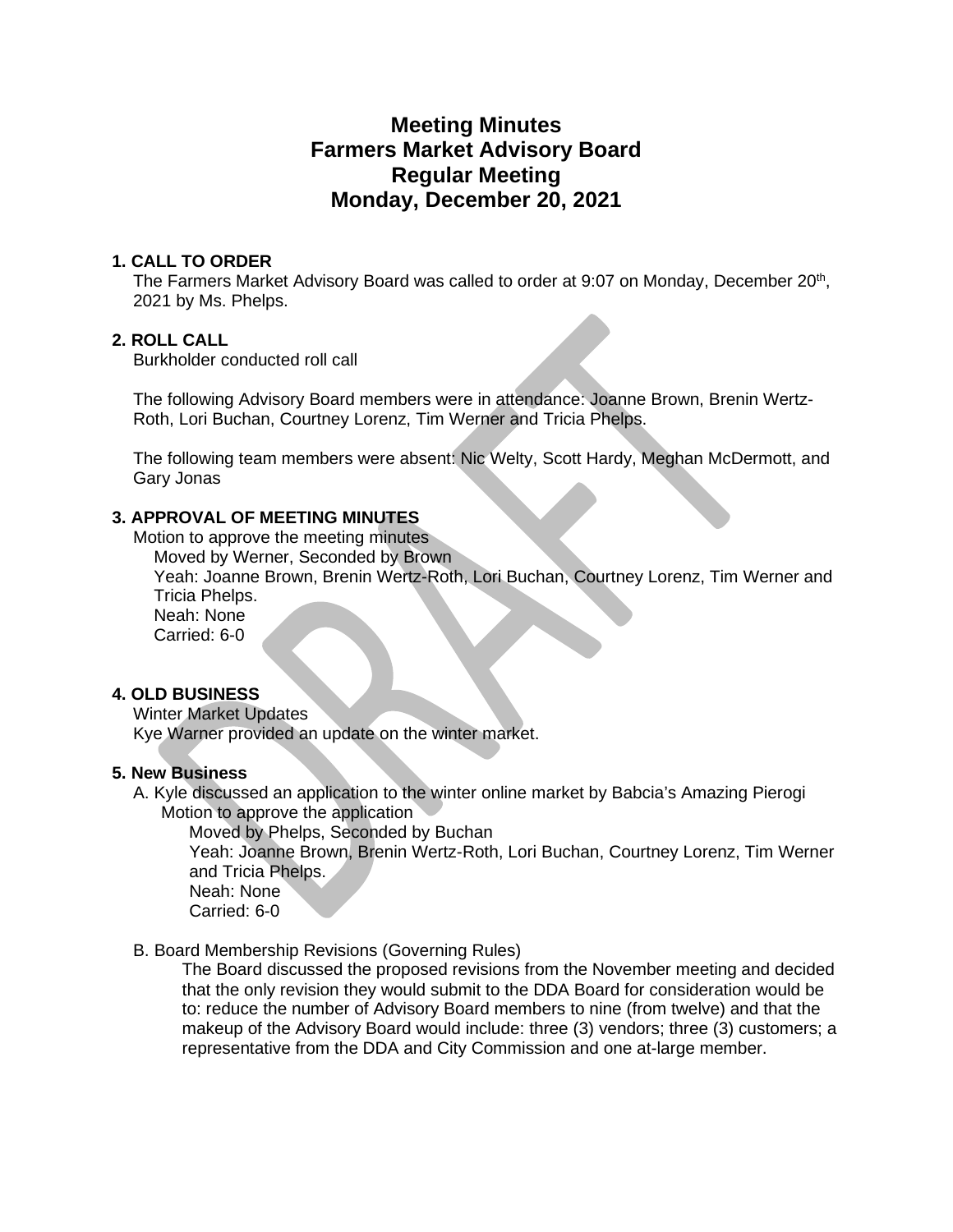C. DDA Staffing – Burkholder noted that Art Bukowski was recently hired by the DDA and he will be the new staff liaison to the DDA after the first of the year.

#### **6. PUBLIC COMMENT**

No public comment provided

#### **7. ADJOURNMENT**

Motion to adjourn Moved by Phelps, Seconded by Buchan Yeah: Joanne Brown, Brenin Wertz-Roth, Lori Buchan, Courtney Lorenz, Tim Werner and Tricia Phelps. Neah: None Carried: 6-0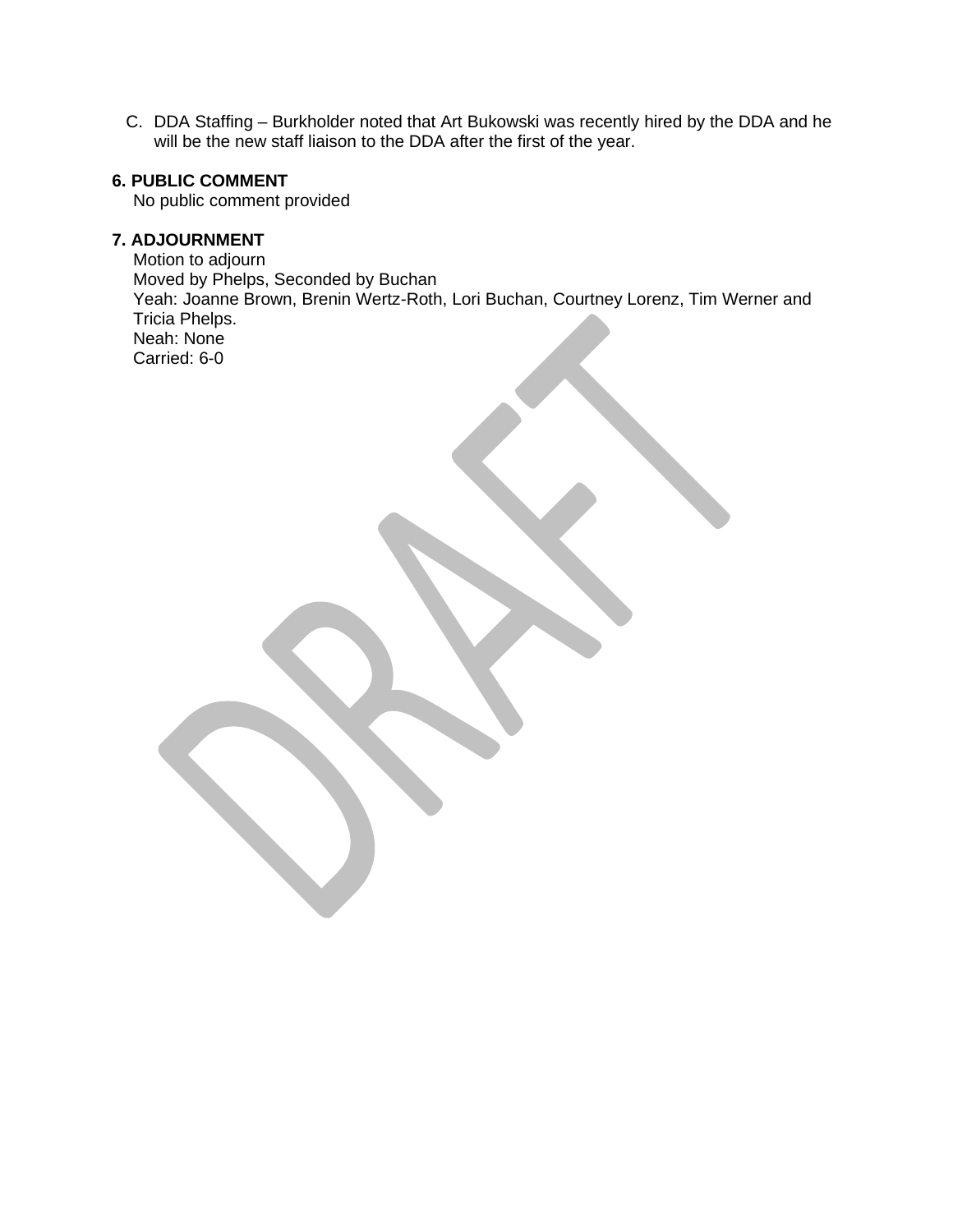# **SARA HARDY DOWNTOWN FARMERS MARKET**

# MARKET RULES 2022

### **I. MISSION**

The Sara Hardy Downtown Farmers Market (the Market) is operated by the Traverse City Downtown Development Authority (DDA) and is managed by SEEDs (The Market Manager). The purpose of the Market is to create a sales venue for local area farmers, provide opportunity for consumers to purchase quality farm-grown goods, to provide a community gathering place, and to promote and stimulate economic development in the Downtown area.

## **II. TIME & PLACE**

The Market takes place on Wednesdays and Saturdays in season on dates established every year by the Downtown Development Authority. The Market begins by 7:30 a.m. on Saturdays, 8:00 a.m. on Wednesdays, and ends at 12 noon. Wednesday markets run June - October and Saturday Markets run May - October. The DDA shall set dates based upon recommendation by the Farmers Market Advisory Board.

The Market takes place in parking lot "B" at the southwest corner of Cass and Grandview Parkway in downtown Traverse City, though it may be temporarily moved to accommodate other events in that space.

The online market takes place Wednesday evenings, 4pm - 7:00pm. Drop off for this will be coordinated by The Market Manager based on the amount of orders.

# **III. WHO CAN SELL**

Only Vendors registered and approved in accordance with these Rules may sell at the Market. Applications are available by contacting the DDA office and must be submitted by APRIL 1. Applications will be required annually.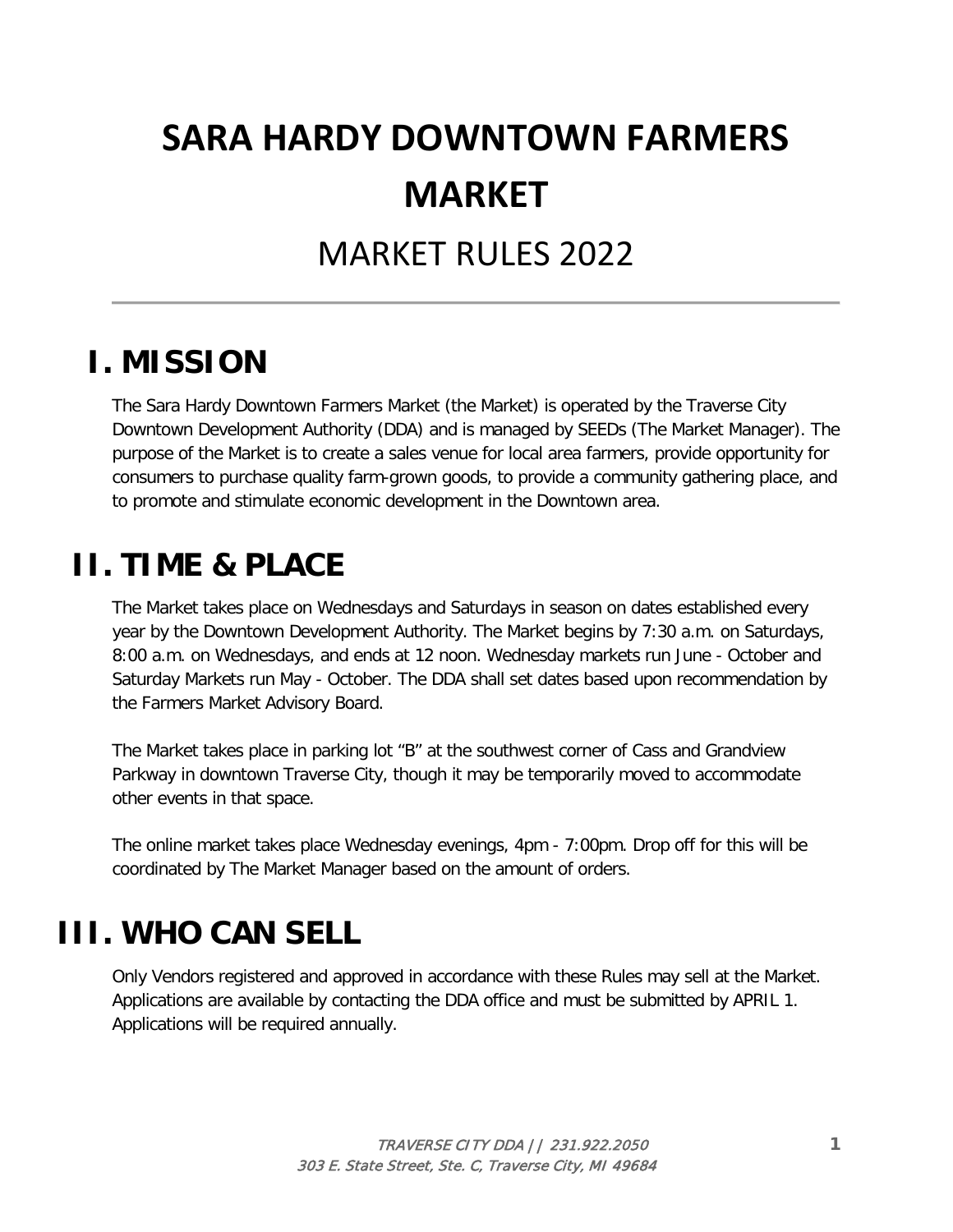All Vendors must be within the Historical 7 County Area (Grand Traverse, Antrim, Kalkaska, Wexford, Leelanau, Benzie, and Manistee Counties) with the exception of Limited Exemption Vendors

- If space is limited preference will be determined by the following four factors:

- Product Balance (or mix of product at market)
- Timing of Acceptance
- History with the Market
- Booth assignment process

The Market Manager and DDA Staff shall determine acceptance into the Market at their sole discretion. Any appeals of this decision may be brought to the Farmers Market Advisory Board. This Board will make any ultimate decision on these matters and its decision shall be final. The appeals process is defined later in the rules.

Those not accepted because of space limitations will be placed on a waiting list and will be made aware of any openings throughout the season.

# **IV. WHAT CAN BE SOLD**

All of the products sold at the Market must be grown or produced by the Vendor offering them for sale. No reselling will be allowed. Reselling is defined as offering or sale of any product not grown or produced by the Vendor. All products and Vendors must be compliant with any applicable USDA, MDARD and Department of Health regulations. Vendors are defined by the following 3 categories:

### CATEGORY 1: RAW AGRICULTURAL PRODUCTS

Vendors must abide by all applicable federal, state and local health regulations. In addition, they must adhere to federal guidelines on all labels.

All items that the Vendor will bring to the Market must be listed on the attachment to the application. If there are any additions to this list, an amendment must be prior to the item being brought to Market. The Vendor must provide proof of planting stock purchase or equivalent documentation to have the amendment approved. Approval is at the discretion of the DDA Staff and the Market Manager.

I. Fruits, Vegetables, Cultivated Mushrooms, & Grain: Must be grown 100% by that Vendor.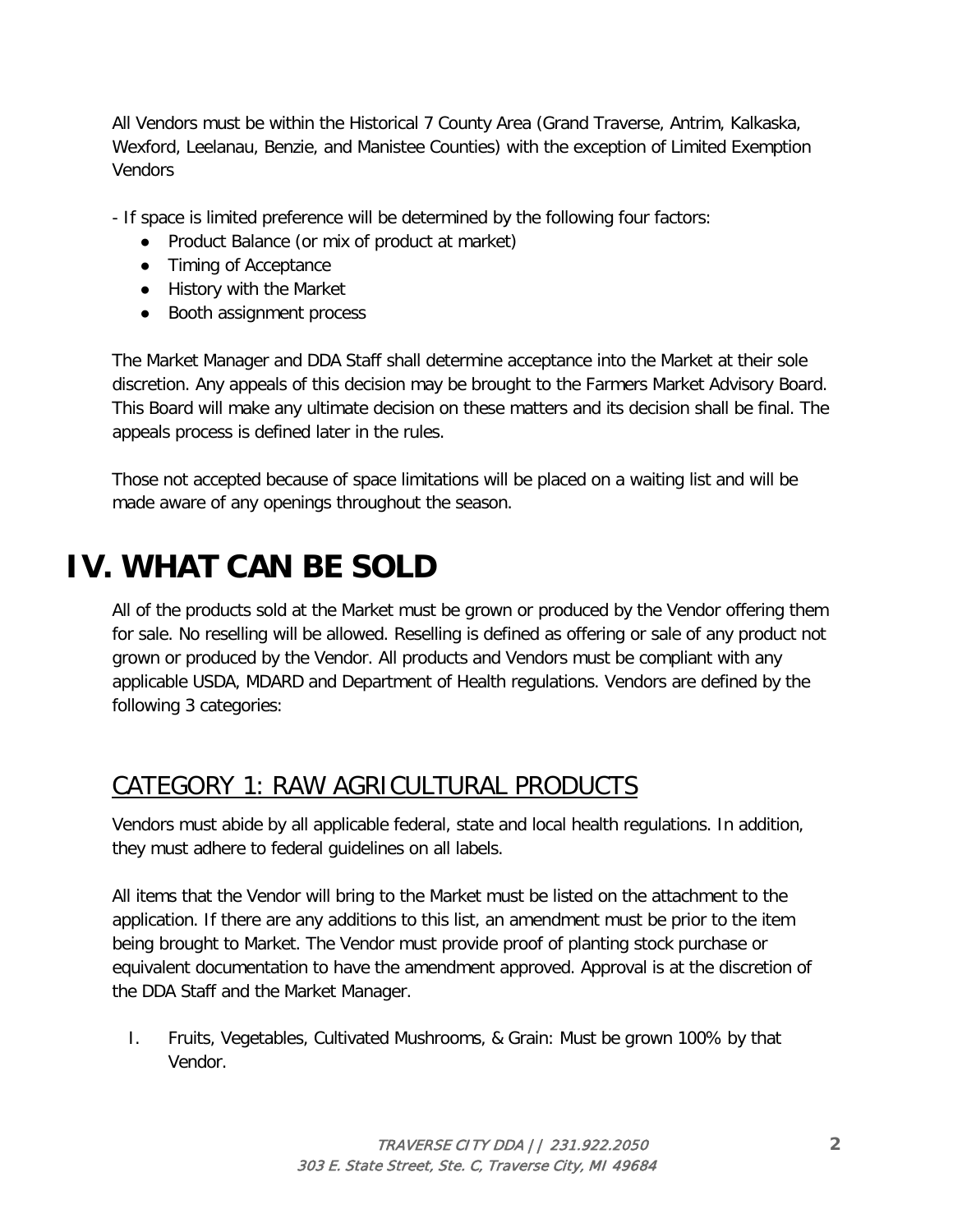- II. Animal Agriculture: Includes meats, eggs, honey, and milk. 100% of the animals must be owned and cared for by that Vendor.
- III. Nursery Items: Nursery items include annuals, perennials, and cut flowers. These items may not be purchased by the Vendor ready for retail. No wholesaling is allowed. All nursery items must abide by the additional guidelines listed below:
	- A. The nursery/greenhouse must have production facilities specifically for growing nursery/stock plants.
	- B. The nursery/greenhouse must produce plants from seed, cuttings, plugs, and/or bare root stock in small containers, which are then grown to the finished size for sale at market.
	- C. The nursery/greenhouse will have an annual production plan complete with order confirmations for seed, cuttings, liners/plugs, bare root, small containerized stock, and supplies such as soil, pots, fertilizers, etc., along with invoices on file.
	- D. Vendors selling winter-hardy nursery stock items, including trees, shrubs, perennials, mums, fruit trees, berry plants, rose bushes, vines, herbs and bulbs must produce both a Nursery Stock Growers License or a Small Scale Growers License as well as a Nursery Stock Dealer Market License. These licenses can be [found on MDARD's website.](http://www.michigan.gov/documents/mdard/Explanation_of_Nursery_Licenses_Types_9-15-15_501136_7.pdf)

### CATEGORY 2: VALUE ADDED AGRICULTURAL ITEMS

Priority in this category will be given to Vendors based on the following ranked criteria (NOTE: The DDA acknowledges the constraints of our local growing area when it comes to value-added products. This will be taken into account during the evaluation process.):

- I. Vendors that grow all of their ingredients
- II. Vendors that use their own grown ingredients along with locally farmed ingredients.
- III. Vendors that source all ingredients from locally farmed ingredients.

All Vendors in this category will be evaluated by the Farmers Market Advisory Board before acceptance to ensure the best Product Balance. Vendors must abide by all applicable federal, state and local health regulations. In addition, they must adhere to federal guidelines on all labels.

All items that the Vendor will bring to the Market must be listed on the attachment to the application. If there are any additions to this list, an amendment must be prior to the item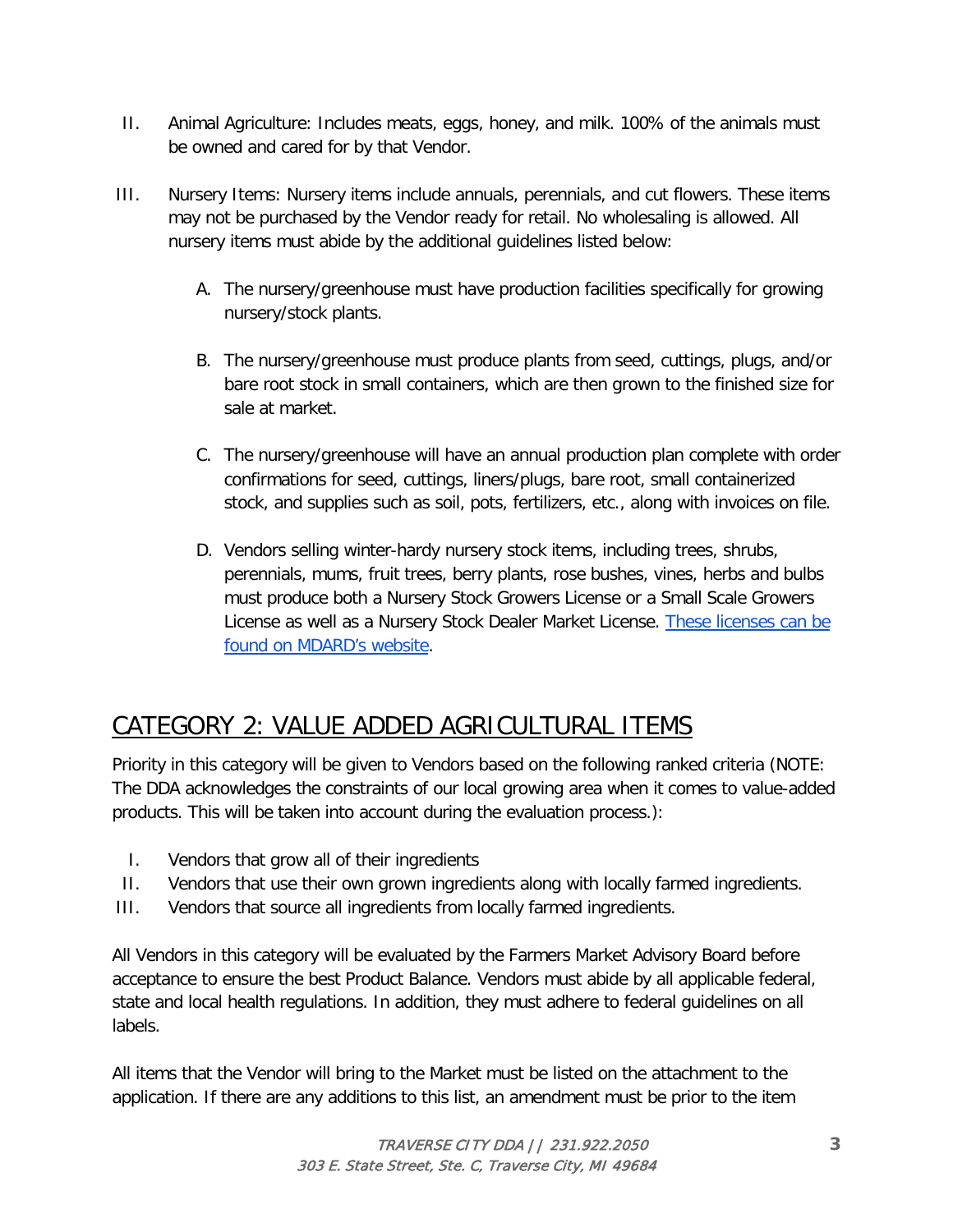being brought to Market. Approval is at the discretion of the DDA Staff and the Market Manager.

Value Added Agricultural Items Include:

- I. Baked Items: (Limit of 8 Vendors) Eligible bread products must be baked from dough made by the Vendor.
- II. Soap/Health & Beauty Care Products: (Limit of 4 Vendors)
- III. Value Added Fruits & Vegetables: This includes oils, vinegars, preserves, jams, dried fruits, juices, salsas, etc.
- IV. Cheese: Priority is given to those who own their own animals, then to those who source exclusively from local farmers.
- V. Small Wine Vendors (Maximum of 3 Vendors on Wednesdays, 2 Vendors on Saturdays) I. Eligible wineries must:
	- A. Complete the Michigan Liquor Control Commission (MLCC) Application for Farmers' Market Permit
		- 1. Tastings and sales shall be limited to an exclusive area that is well defined and clearly marked and under the control of the permit holder. This perimeter must be approved by the Market Manager before the vendor attends market.
		- 2. Tastings to each customer shall not exceed 3 services of 2 ounces or less of wine in any period of 24 hours
		- 3. The Market Manager will sign the Permit upon acceptance for submission to the MLCC iv.
		- 4. Make fewer than 5,000 gallons of wine per year at all locations
	- B. Wineries shall provide a certificate of liquor liability insurance in the amount of \$1 million per occurrence naming the City of Traverse City and the Traverse City Downtown Development Authority as additional insured. The certificate shall evidence dates of coverage that are inclusive of the dates alcohol is being sold or served.
	- C. Wineries shall submit copies of server training certification for each server who will be present sampling wines at the market. In the event that there are any substitutions, the Market Manager must be notified and be provided with certifications for new servers.
	- D. Wineries will check photo identification of ALL customers sampling or purchasing wine and will not serve wine to anyone under the age of 21 years old, in accordance with federal law.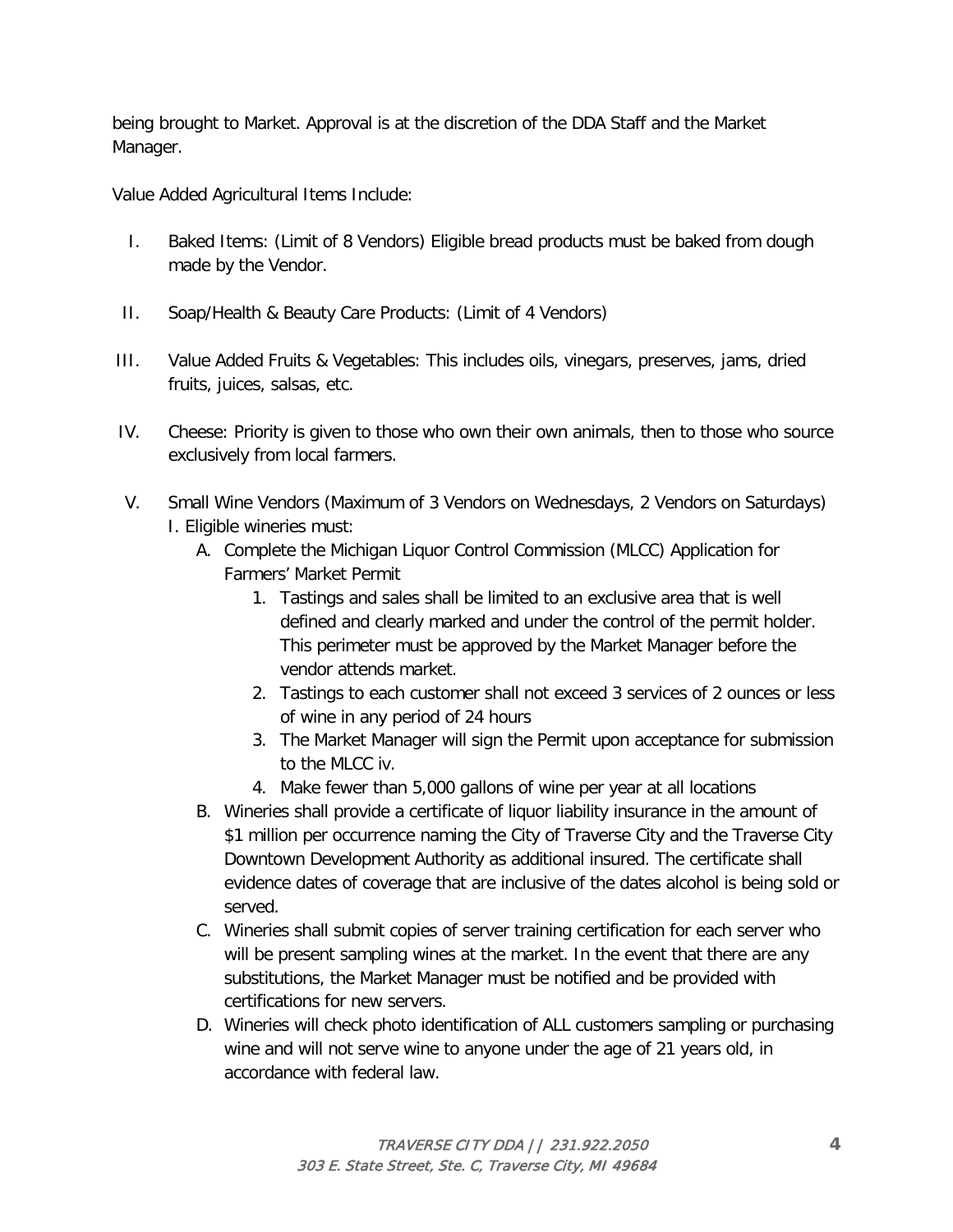- E. Wine vendors are responsible for providing their own receptacles for tastes and must clean up their space after.
- VI. Coffee Vendor: (Limit of 1 Vendor)
	- I. Eligible Coffee Vendors Guidelines:
		- A. Coffee Vendors are responsible for providing their own receptacles and must maintain their space in a neat and clean condition and clean up after the close of market.
		- B. Coffee Vendors are only allowed to sell coffee beans that they have roasted themselves and coffee or coffee drinks made from such beans.
		- C. The DDA will not provide any supplies to the Coffee Vendor such as a tent, extension cord, or water.
		- D. It is suggested that Coffee Vendors compost their grounds and use compostable containers and serveware.
	- II. Evaluation of Coffee Vendors:
		- A. Two Criteria for Selection
			- 1. Applicant is preferred to be a downtown business
			- 2. Applicant's breadth of offerings
		- B. If more than one vendor applies, Advisory Board will make the final decision
			- 1. An agreement may be made amongst the multiple applicants to divide up the available dates provided that such agreement is in writing and is provided to the Market Manager in advance.
			- 2. A statement of intent may be required from each applicant for the Advisory Board to help with selection

### CATEGORY 3: WILDCRAFTED/FORAGED ITEMS

Because it is difficult to ascertain where items are foraged, it is required that the Vendor reside within the Historical 7 County Area.

Vendors must abide by all applicable federal, state and local health regulations. In addition, they must adhere to federal guidelines on all labels.

All wildcrafted/foraged items, whether fresh or dried, must be 100% gathered by the Vendor. Examples include wild mushrooms, fish, & wild leeks.

All items that the Vendor will bring to the Market must be listed on the attachment to the application. If there are any additions to this list, an amendment must be prior to the item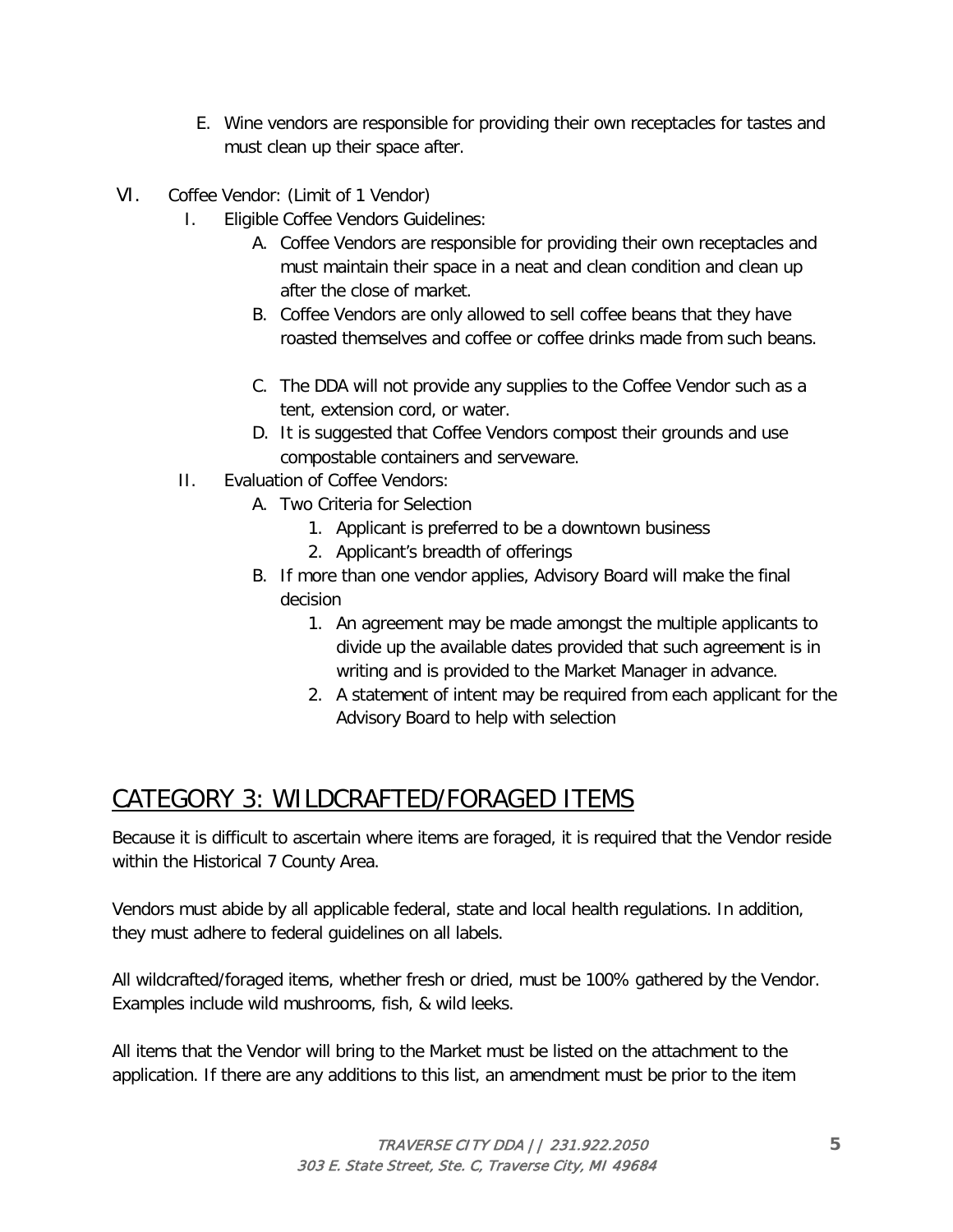being brought to Market. Approval is at the discretion of the DDA Staff and the Market Manager.

# **V. BOOTH ASSIGNMENTS & RATES**

North Facing Booths

| $\frac{1}{2}$<br>1846<br>$\frac{\sqrt{3} \cdot \sqrt{3} \cdot \sqrt{3} \cdot \sqrt{3} \cdot \sqrt{3} \cdot \sqrt{3} \cdot \sqrt{3} \cdot \sqrt{3} \cdot \sqrt{3} \cdot \sqrt{3} \cdot \sqrt{3} \cdot \sqrt{3} \cdot \sqrt{3} \cdot \sqrt{3} \cdot \sqrt{3} \cdot \sqrt{3} \cdot \sqrt{3} \cdot \sqrt{3} \cdot \sqrt{3} \cdot \sqrt{3} \cdot \sqrt{3} \cdot \sqrt{3} \cdot \sqrt{3} \cdot \sqrt{3} \cdot \sqrt{3} \cdot \sqrt{3} \cdot \sqrt{3} \cdot \sqrt{3} \cdot \sqrt{3} \cdot \sqrt{3} \cdot \sqrt{3} \cdot \$ | $\frac{1}{2} \int_{0}^{\frac{\pi}{2}} \frac{1}{2} \int_{0}^{\frac{\pi}{2}} \frac{1}{2} \int_{0}^{\frac{\pi}{2}} \frac{1}{2} \int_{0}^{\frac{\pi}{2}} \frac{1}{2} \int_{0}^{\frac{\pi}{2}} \frac{1}{2} \int_{0}^{\frac{\pi}{2}} \frac{1}{2} \int_{0}^{\frac{\pi}{2}} \frac{1}{2} \int_{0}^{\frac{\pi}{2}} \frac{1}{2} \int_{0}^{\frac{\pi}{2}} \frac{1}{2} \int_{0}^{\frac{\pi}{2}} \frac{1}{2} \int_{0}^{\frac{\pi}{2}}$<br>1890<br>$\frac{1889}{2}$<br>$\frac{188}{2}$<br>$\sqrt{\frac{2}{3}}$<br>1886<br>1895<br>1894                                                                                                                                                                               |
|---------------------------------------------------------------------------------------------------------------------------------------------------------------------------------------------------------------------------------------------------------------------------------------------------------------------------------------------------------------------------------------------------------------------------------------------------------------------------------------------------------------------|-------------------------------------------------------------------------------------------------------------------------------------------------------------------------------------------------------------------------------------------------------------------------------------------------------------------------------------------------------------------------------------------------------------------------------------------------------------------------------------------------------------------------------------------------------------------------------------------------------------------------------------------------------------------------------------------------------|
| $\begin{pmatrix} \frac{2}{3} & \frac{1}{3} & \frac{1}{3} \\ \frac{2}{3} & \frac{1}{3} & \frac{1}{3} \\ \frac{2}{3} & \frac{1}{3} & \frac{1}{3} \end{pmatrix} \begin{pmatrix} \frac{2}{3} & \frac{1}{3} \\ \frac{2}{3} & \frac{1}{3} \end{pmatrix} \begin{pmatrix} \frac{2}{3} & \frac{1}{3} \\ \frac{2}{3} & \frac{1}{3} \end{pmatrix} \begin{pmatrix} \frac{2}{3} & \frac{1}{3} \\ \frac{2}{3} & \frac{1}{3} \end{pmatrix} \begin{pmatrix} \frac$                                                                  | 1883<br>1882<br>$rac{1881}{1800}$<br>$\mathcal{G}% _{CS}^{(n)}$<br>$\frac{3}{3}\left \frac{3}{2}\right \frac{2}{3}\left \frac{2}{3}\right \frac{2}{3}\left \frac{2}{3}\right \frac{2}{3}\left \frac{2}{3}\right \frac{2}{3}\left \frac{2}{3}\right \frac{2}{3}\left \frac{2}{3}\right \frac{2}{3}\left \frac{2}{3}\right \frac{2}{3}\left \frac{2}{3}\right \frac{2}{3}\left \frac{2}{3}\right \frac{2}{3}\left \frac{2}{3}\right \frac{2}{3}\left \frac{2}{3}\right \frac{2}{3}\left \frac{2}{3}\right \frac{2}{3}\left \frac{2}{3}\right \frac{2}{3}\left \frac{2$<br>1879<br>1878<br>1877<br>1876<br>1875<br>1874<br>1866<br>$rac{1867}{1868}$<br>1869<br>$\frac{1870}{2}$<br>1871<br>1872<br>1873 |
|                                                                                                                                                                                                                                                                                                                                                                                                                                                                                                                     |                                                                                                                                                                                                                                                                                                                                                                                                                                                                                                                                                                                                                                                                                                       |
| Vehicle<br>South Facing Booths                                                                                                                                                                                                                                                                                                                                                                                                                                                                                      |                                                                                                                                                                                                                                                                                                                                                                                                                                                                                                                                                                                                                                                                                                       |
|                                                                                                                                                                                                                                                                                                                                                                                                                                                                                                                     |                                                                                                                                                                                                                                                                                                                                                                                                                                                                                                                                                                                                                                                                                                       |

Assigned spaces will be allocated based on duration of attendance, timing of application submission, and product balance. If the Vendor is unsure of their Market attendance at the time the application is submitted, they should contact the DDA office at least one week in advance to confirm attendance and duration of Market attendance. This will help ensure a space on the Vendor's desired Market dates.

If no such contact is made, spaces are not guaranteed and will be given out on a first come, first serve basis. If a Vendor is aware that they will not be able to attend a Market date that they had previously reserved, they must notify the DDA Office at least 1 week prior to nonparticipation by emailing nick@downtowntc.com or calling 231.922.2050. Failure to notify the DDA of an absence may result in the Vendor being billed for that date.

If all three steps are not completed, then a space is not guaranteed at Market. Booths that aren't reserved will be assigned by the Market Manager on the day of the Market on a first come, first serve basis.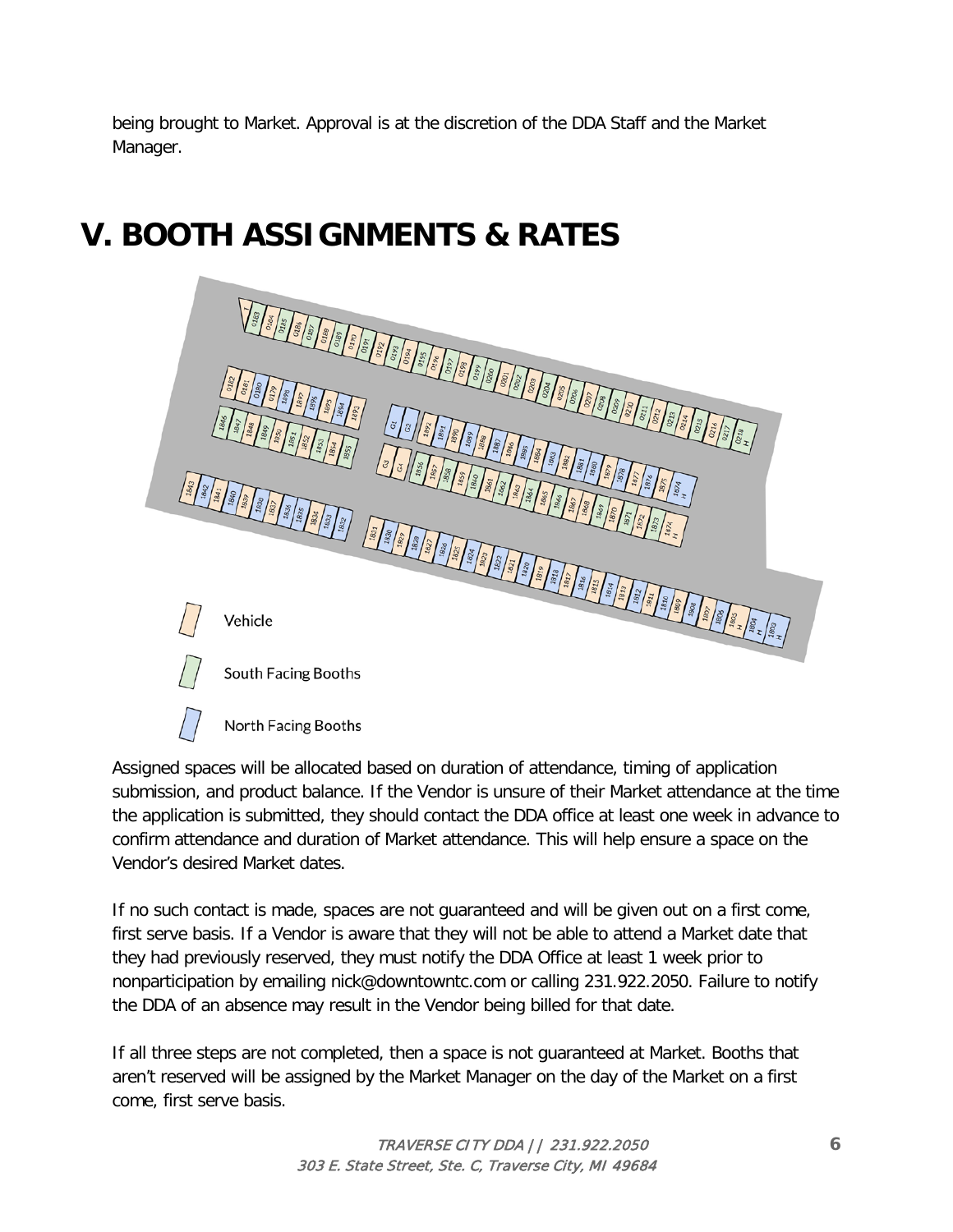Vendors' booth set up may not impede foot traffic and the walkway. The Market Manager shall monitor set up to ensure it is appropriate and/or if it needs to be altered.

Vendors are offered the following four options for Booths:

|               | <b>BOOTH SPACE(S)</b>                                                                                    | <b>SPACE(S) FOR VEHICLE(S)</b>                                                                                                                                             |
|---------------|----------------------------------------------------------------------------------------------------------|----------------------------------------------------------------------------------------------------------------------------------------------------------------------------|
| <b>BRONZE</b> | One 16X9' Parking Space                                                                                  | None provided, unless the<br>vendor chooses to fit a small<br>vehicle and display within the<br>lines of their assigned space<br>(Refer to Parking Map in<br>Section VIII) |
| <b>SILVER</b> | Two 16X9' Parking Spaces,<br>Either Side by Side or<br>Opposite Sides of the Median<br>in the Center Row | One of the assigned parking<br>spaces may be used for a<br>vehicle, or the vendor may<br>choose to use both spaces to<br>display their product and park                    |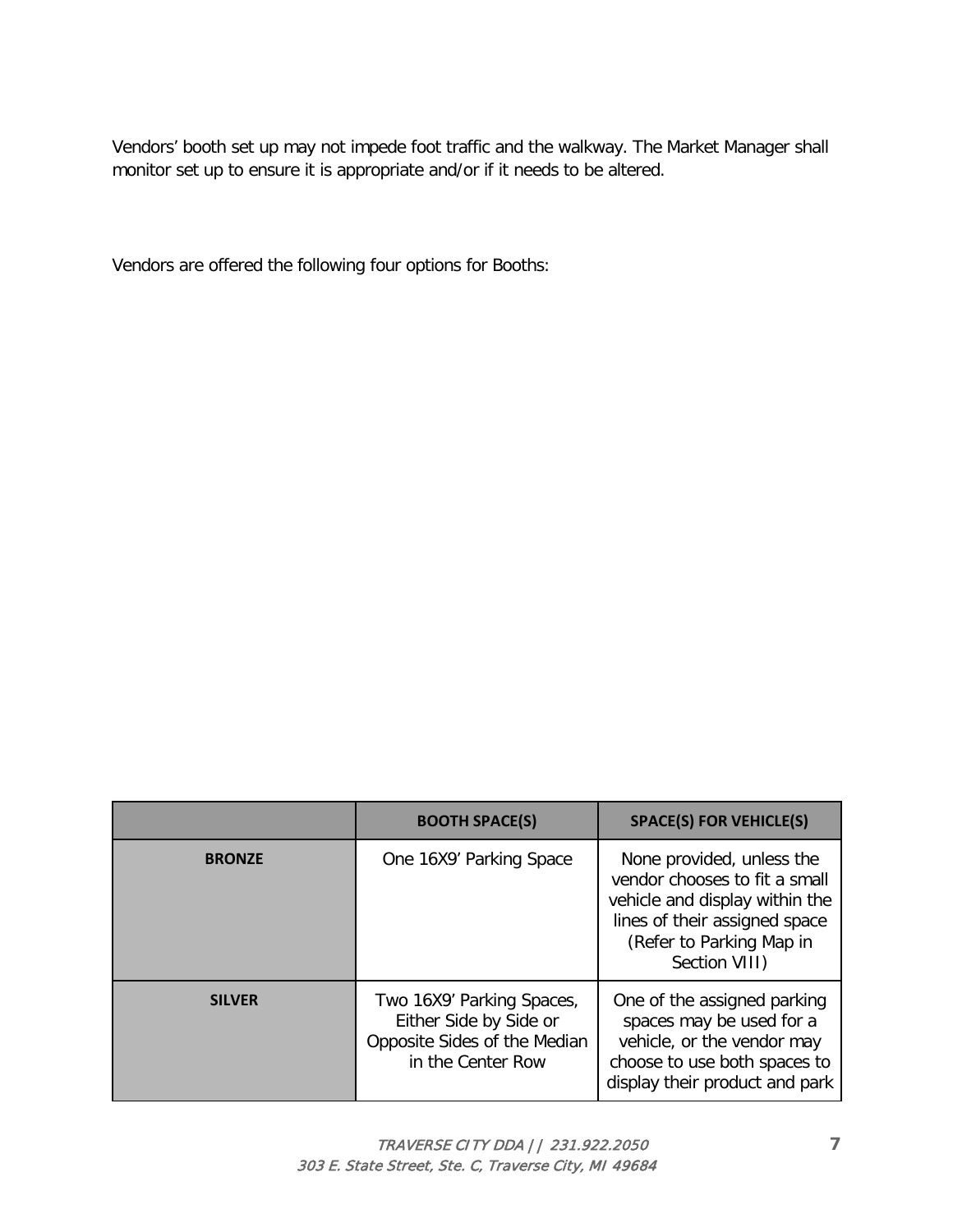|                 |                                                                                                          | outside of Lot B and Lot T                                                                                                                                                                |
|-----------------|----------------------------------------------------------------------------------------------------------|-------------------------------------------------------------------------------------------------------------------------------------------------------------------------------------------|
| <b>GOLD</b>     | Three 16X9' Parking Spaces<br>Side by Side                                                               | One or two of the assigned<br>parking spaces may be used<br>for a vehicle, or the vendor<br>may choose to use all spaces<br>to display their product and<br>park outside of Lot B and Lot |
| <b>PLATINUM</b> | Four 16X9' Parking Spaces<br>Either Side by Side or<br>Opposite Sides of the Median<br>in the Center Row | One or two of the assigned<br>parking spaces may be used<br>for a vehicle, or the vendor<br>may choose to use all spaces<br>to display their product and<br>park outside of Lot B and Lot |

The rates for the Market are listed in the tables below:

|                   | <b>DAILY RATE</b>                     |      |  |
|-------------------|---------------------------------------|------|--|
| <b>Booth Size</b> | <b>WEDNESDAYS</b><br><b>SATURDAYS</b> |      |  |
| <b>BRONZE</b>     | \$15                                  | \$25 |  |
| <b>SILVER</b>     | \$20                                  | \$30 |  |
| <b>GOLD</b>       | \$35                                  | \$45 |  |
| <b>PLATINUM</b>   | \$55                                  | \$75 |  |

|                   | <b>PREPAYMENT OPTION: Wednesdays &amp; Saturdays</b> |                                       |                                   |
|-------------------|------------------------------------------------------|---------------------------------------|-----------------------------------|
| <b>Booth Size</b> | May - June<br>(due May 1)                            | <b>July - August</b><br>(due July 14) | Sept. - Oct.<br>(due September 2) |
| <b>BRONZE</b>     | \$260                                                | \$240                                 | \$320                             |
| <b>SILVER</b>     | \$320                                                | \$300                                 | \$400                             |
| <b>GOLD</b>       | \$420                                                | \$480                                 | \$640                             |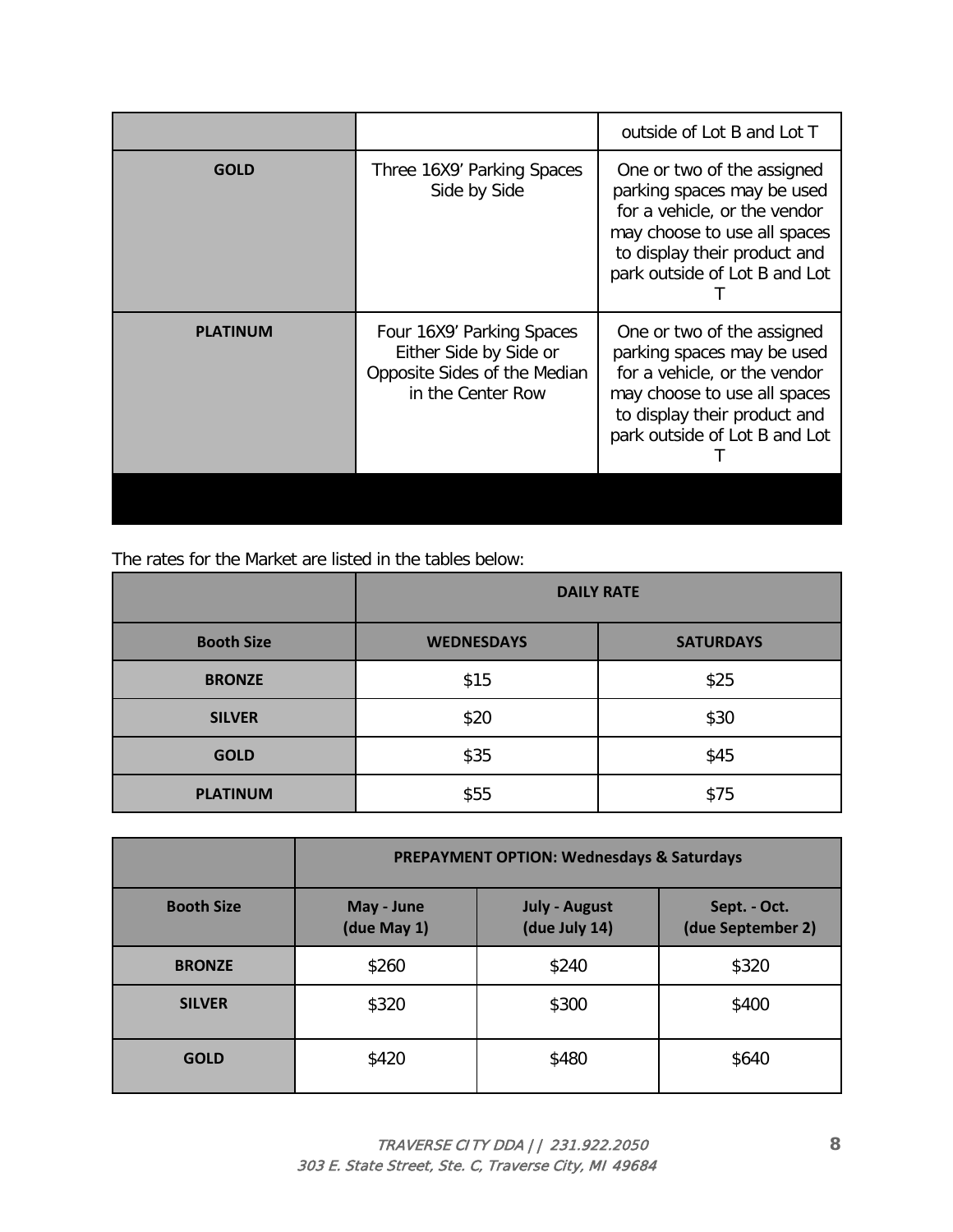| <b>PLATINUM</b> | \$820 | \$780 | 1<br>140<br>$\mathcal{P}$ I, |
|-----------------|-------|-------|------------------------------|

|                   | <b>PREPAYMENT OPTION: Wednesdays Only</b> |                                       |                                   |
|-------------------|-------------------------------------------|---------------------------------------|-----------------------------------|
| <b>Booth Size</b> | May - June<br>(due June 3)                | <b>July - August</b><br>(due July 15) | Sept. - Oct.<br>(due September 2) |
| <b>BRONZE</b>     | \$60                                      | \$90                                  | \$120                             |
| <b>SILVER</b>     | \$80                                      | \$120                                 | \$160                             |
| <b>GOLD</b>       | \$140                                     | \$210                                 | \$280                             |
| <b>PLATINUM</b>   | \$220                                     | \$330                                 | \$440                             |

|                   | <b>PREPAYMENT OPTION: SATURDAYS ONLY</b> |                                       |                                   |
|-------------------|------------------------------------------|---------------------------------------|-----------------------------------|
| <b>Booth Size</b> | May - June<br>(due May 2)                | <b>July - August</b><br>(due July 18) | Sept. - Oct.<br>(due September 5) |
| <b>BRONZE</b>     | \$200                                    | \$150                                 | \$200                             |
| <b>SILVER</b>     | \$240                                    | \$180                                 | \$240                             |
| <b>GOLD</b>       | \$360                                    | \$270                                 | \$360                             |
| <b>PLATINUM</b>   | \$600                                    | \$450                                 | \$600                             |

**FOR ANY DATES IN WHICH THE MARKET IS DISPLACED (CHERRY FESTIVAL), BOOTH FEES WILL REVERT TO THE 2013 SEASON STRUCTURE OF \$20 ON WEDNESDAYS & \$25 ON SATURDAYS. THE PREPAYMENT SCHEDULES REFLECT THIS & DO NOT INCLUDE PAYMENT FOR THESE DATES.**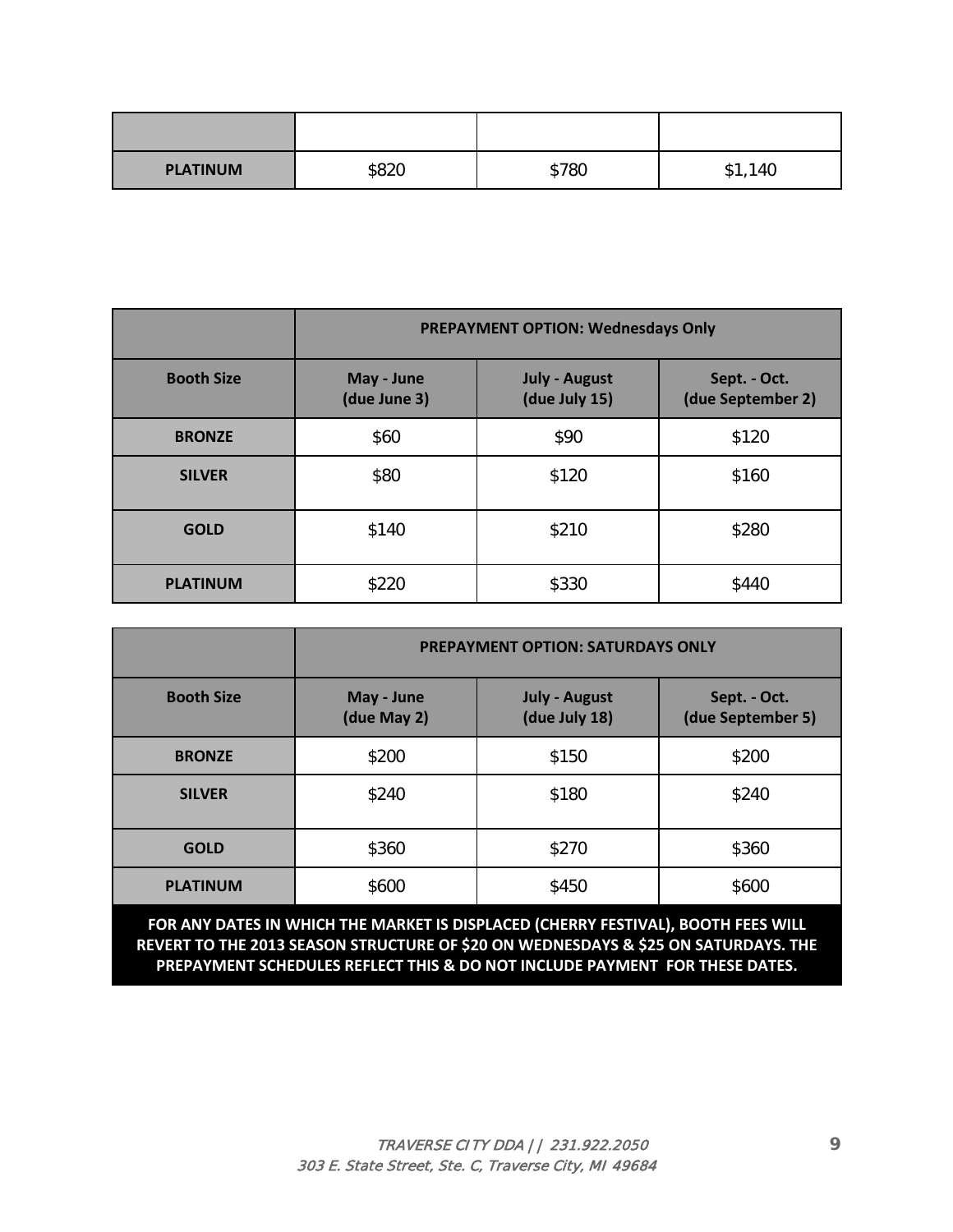# **VI. MARKET DAY ACTIVITIES**

Vendors must be parked and within their booth by the time requested on their acceptance letter. Vendors not parked by then forfeit their space for that Market day. Vendors may set up early but must cease sales at 12:00 p.m. Vendors may not remove their vehicle from their stall until 12:15 p.m. and must completely vacate their space by 1:00 p.m. on Wednesdays and 1:30 p.m. on Saturdays. Violators of these time frames lose their reserved spot at market. The Vendor space must be left clean and free of debris. Any vehicles that do not fit in the vendors' assigned space must be parked in accordance with Section VIII of these Rules.

Payment will be picked up the day of the market by The Market Manager. If you select to prepay, your payment will be due the date indicated in the table in Section V.

# **VII. COMPLIANCE WITH THE RULES**

Compliance with these Rules is essential to a successful Farmers Market. Honesty from all Vendors is expected and required. Any Vendor found in violation of these Rules by the Market Manager or by DDA Staff will be subject to further review, which may result in a citation, suspension, or expulsion from the Market.

The Farmers Market Advisory Board, or its designee, from time to time may make Vendor Visits. Based on such a Vendor Visit, the Board may request the Market Manager to issue a citation. The Vendor Visit Protocol is outlined in ATTACHMENT D.

Grievance/Complaint forms can be found at the SEEDs Office at the Farmers Market.

### CITATIONS & APPEALS

If a Vendor is not satisfied with the outcome of their review or receive a citation, the Farmers Market Advisory Board will discuss details of the issued citation or review at the next monthly Farmers Market Advisory Board Meeting. During this meeting, Vendors are encouraged to participate in the Farmers Market Advisory Board reviews. The Farmers Market Advisory Board may make a decision involving disciplinary action in relation to the vendor's continued presence within the Sara Hardy Farmers Market . Vendors may reserve the ability to formally appeal that decision. Appeals must be submitted in writing within one week of the Farmers Market Advisory Board's decision to The Traverse City DDA, 303 E. State St., Ste. C, Traverse City, Michigan 49685 and indicate that they are a "letter of appeal" or similar language.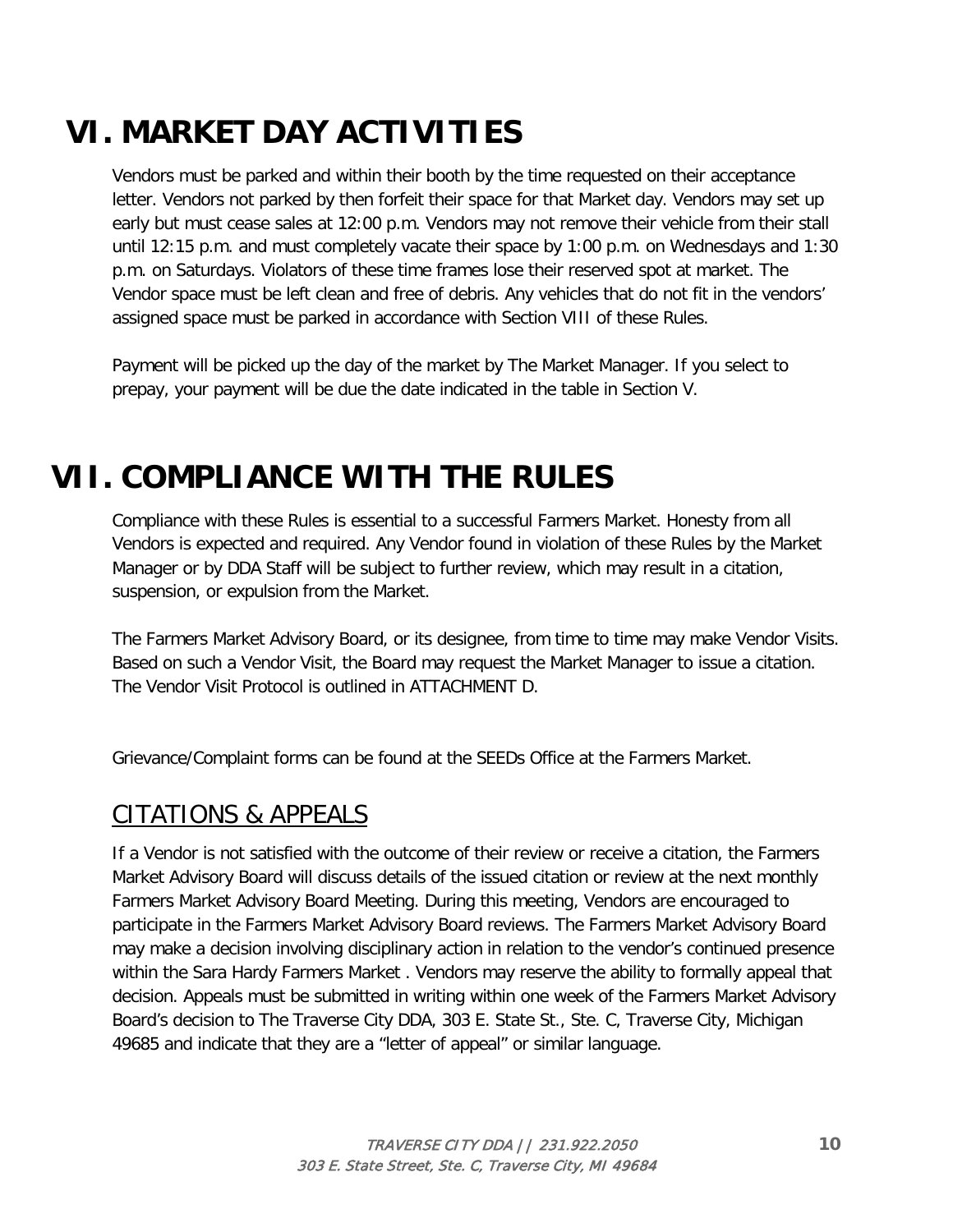Upon receiving a letter of appeal, the Farmers Market Advisory Board will convene at the next Farmers Market Advisory Board meeting to consider the appeal. Any decisions made by the Farmers Market Advisory Board on the appeal are final. If a vendor is participating in the appeal process during a market season, their participation at market will be allowed until the board makes a final decision on the appeal.

### **VIII. PARKING**

Accessible parking is crucial to serve customers of the Farmers Market. Parking is based upon booth selection. Booths are assigned by Parking Space number in Lot B. Parking Spaces are typically 16X9'. Booths and vehicles must remain within the lines of a vendor's assigned Parking Spaces. While a vendor may choose to use all of their space for their display and not park a vehicle in Lot B or Lot T, no more than one vehicle may be parked in a Bronze or Silver Booth, and no more than two vehicles may be parked in a Gold or Platinum Booth. Trailers are considered to be a vehicle.

Parking outside of one's assigned spaces in Lot B or Lot T is prohibited to maximize customer parking. Bronze booths and additional vehicles may park in any space in Downtown Traverse City subject to meter rates and any other restrictions posted in the lot. It is encouraged that vendors are mindful of limited customer parking and allow space for them to park. Vendor vehicles found in violation of this section will be subject to ticketing. 10 hour meters are outlined in the map below in purple. Permit lots, that are free on Saturdays, are outlined in brown. A nearby parking garage is outlined in blue. The Market's location is in yellow.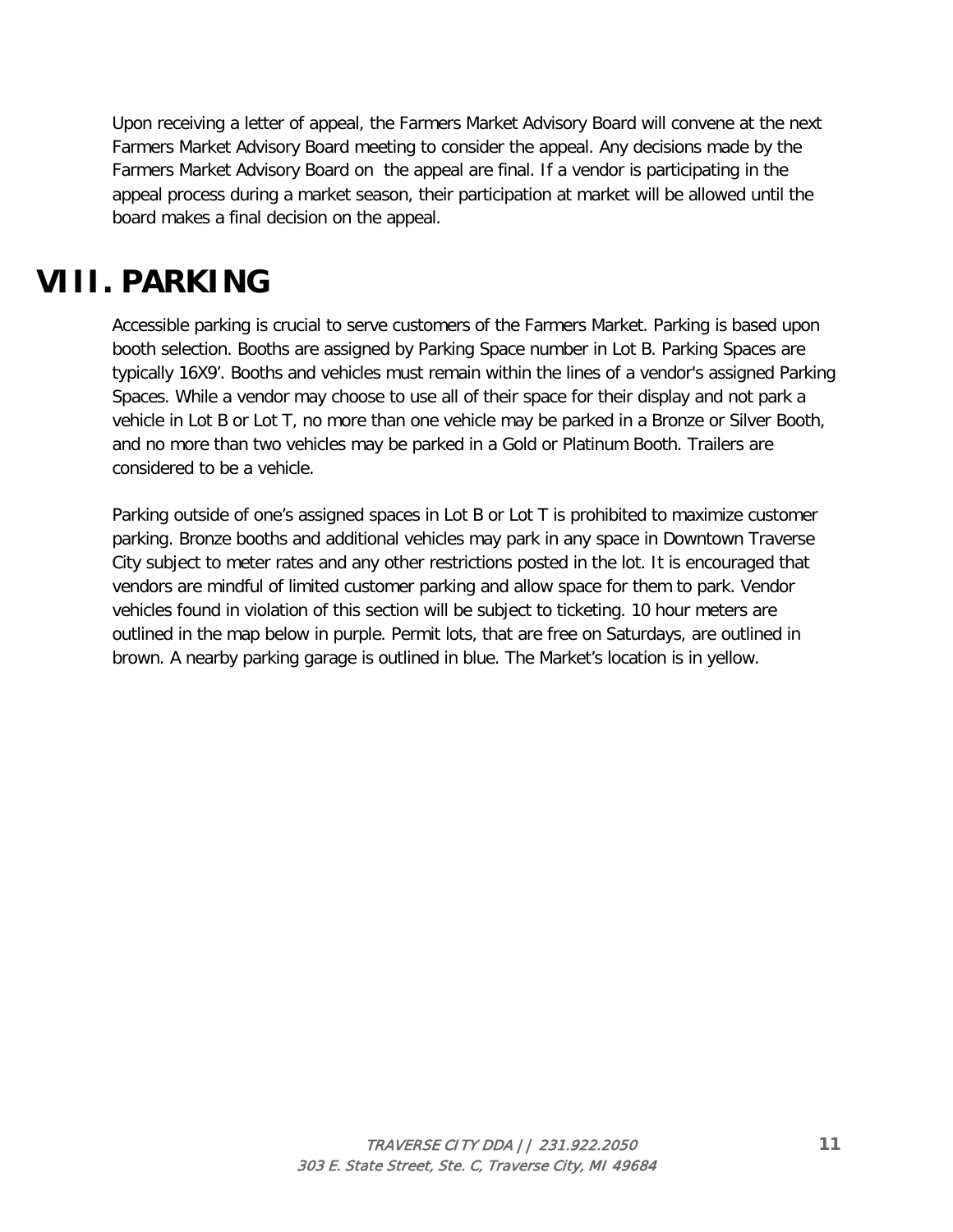

FOR AN INTERACTIVE MAP, [CLICK HERE.](http://www.downtowntc.com/maps-parking/parking-map)

# **IX. ENTERTAINMENT VENDORS**

Individuals or groups that wish to be Entertainment Vendors will be permitted to participate for one hour during each Market day. A maximum of four Entertainment Vendors may participate on any given Market day. One Entertainment Vendor may perform at any time.

Entertainment Vendors will be assigned a time slot and stall on a first come, first serve basis. Times and locations are provided by the Market Manager. The Market Manager reserves the right to deny any entertainer or entertainment group based on noise and space restrictions.

Entertainment Vendors must abide by the City of Traverse City's Street Performers Ordinance, Chapter 864. They will be allowed to display signage and receive tips. The performance will affect their chances for participation next year.

# **X. MISCELLANEOUS**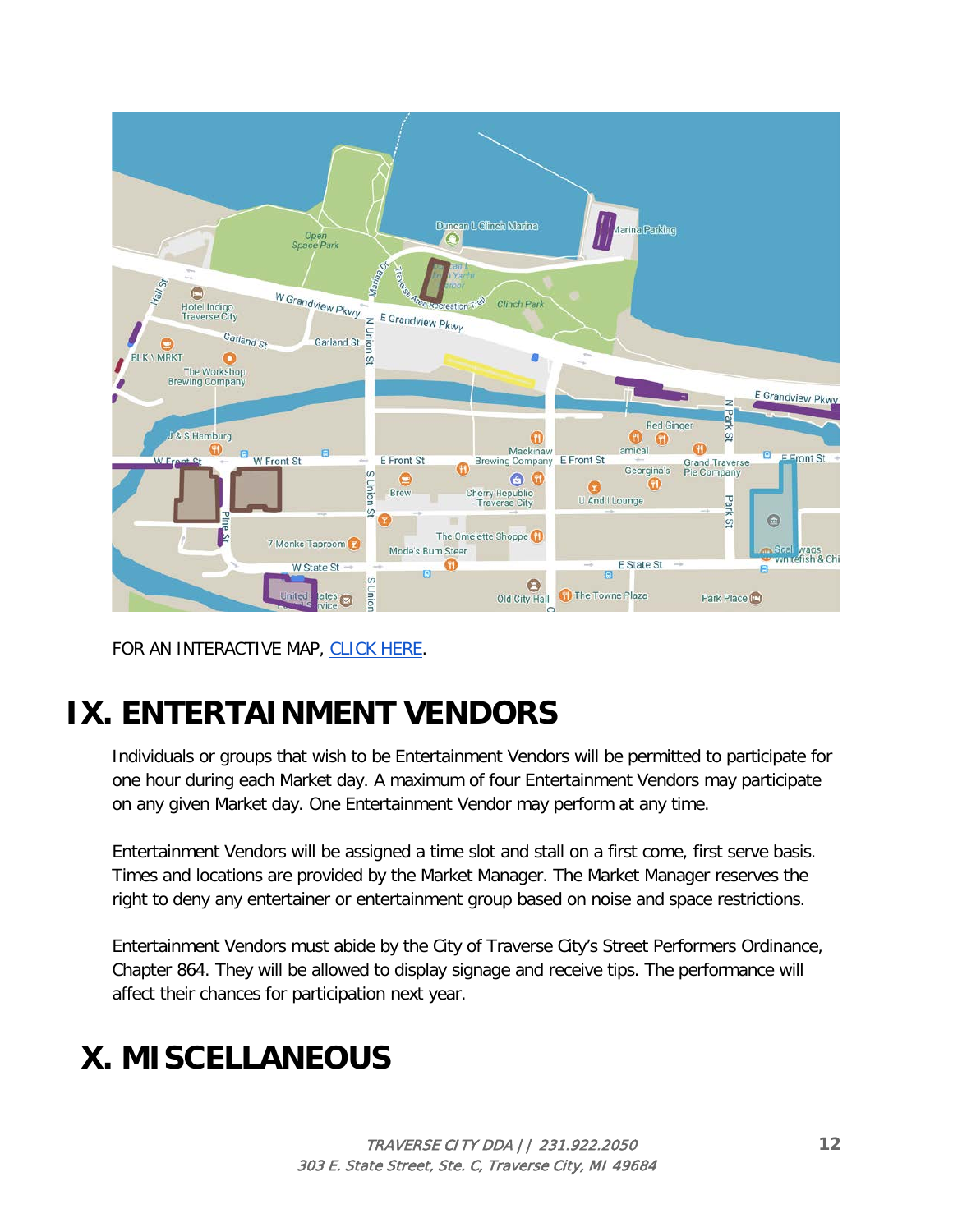- I. Fowl Feed: No duck feed or other food for fowl is allowed.
- II. Semi Trucks: No semi trucks are allowed.
- III. Peaceful Environment: in the spirit of a community event, any Vendor making a hostile or uncivil environment for other Vendors, customers, or market staff will be addressed and in some cases removed from the market. In addition, all Vendors must abide by the City of Traverse City's Noise Ordinance, Chapter 652.
- IV. Food Establishment License: Vendors who sell processed foods must contact the Department of Agriculture regarding the need to obtain a Food Establishment License. The local MDA can be reached at (231) 922-5210.
- V. Trash receptacles are for customers, Vendors must remove all of their own trash.
- VI. Vendors are not permitted to bring pets to the Market.

The undersigned, declares and says he/she wishes to be permitted to participate in the Farmers Market as stated hereon and that the statements made above are true and correct to the best of his/her knowledge and belief, he/she will comply with all provisions of the ordinances of the City of Traverse City (hereafter "City") and policies of the Downtown Development Authority ("DDA") relative to the Farmers Market, and agrees to hold the City and DDA free and harmless from all liability which may be imposed upon them, to reimburse the City and DDA for all expenses of litigation in connection with the defense of claims as such liability and claims may arise because of negligence in its participation in the Farmers Market. The undersigned acknowledges that permission to participate in the Farmers Market may be revoked if it is determined any information regarding the applicant's participation was not accurately conveyed on this application document or if the City's or DDA's ordinances or policies are violated; and by signing, waives any claims of liability, financial or otherwise, against the City and DDA should permission be revoked. The applicant acknowledges that the City and DDA may be required from time to time to release records in their possession. The applicant hereby gives permission to the City and DDA to release any records or materials received by the city from the applicant as it may be requested to do so as permitted by the Freedom of Information Act, MCL 15.231 et seq.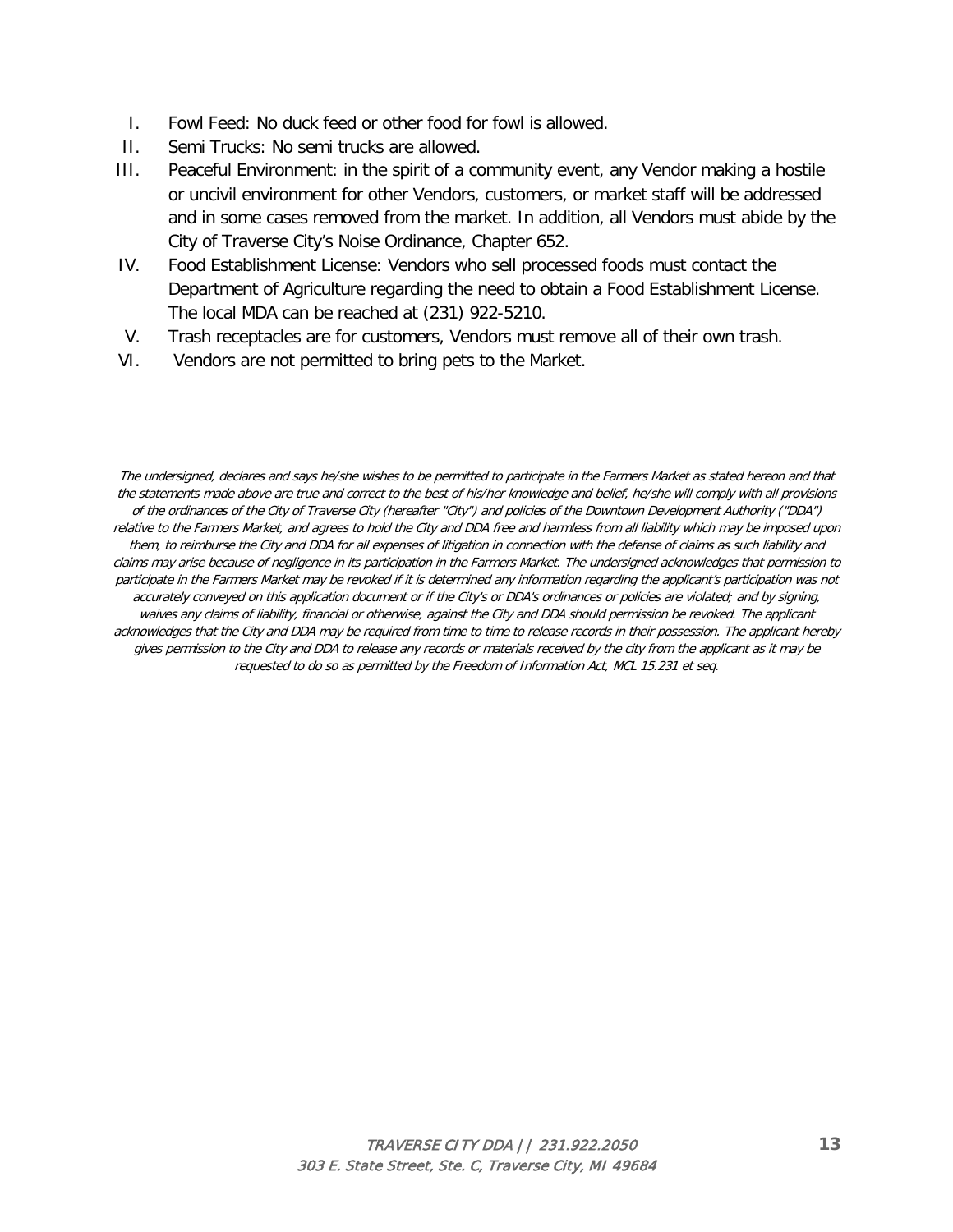

**Downtown Development Authority 303 E. State Street Traverse City, MI 49684 harry@downtowntc.com 231-922-2050**

### **Memorándum** \_\_\_\_\_\_\_\_\_\_\_\_\_\_\_\_\_\_\_\_\_\_\_\_\_\_\_\_\_\_\_\_\_\_\_\_\_\_\_\_\_\_\_\_\_\_\_\_\_\_\_\_\_\_\_\_\_\_\_\_\_\_\_\_\_\_\_\_\_\_\_\_\_\_\_\_\_\_\_\_\_\_\_\_\_

To: Farmers Market Advisory Board

From: Harry Burkholder, DDA COO

Date: February 18, 2022

Subject: Adoption of the Governing Rules & Appointments

The DDA Board approved the governing rules amendment (see attached) put forward by the Farmers Market Advisory Board at their January meeting. Therefore, the current Advisory Board will need to make recommendations for a new slate of board members.

As amended, the board slate shall consist of the following members:

- 1. Current Vendor:
- 2. Current Vendor:
- 3. Current Vendor
- 4. Regular Customer:
- 5. Regular Customer:
- 6. Regular Customer:
- 7. Member at Large:
- 8. DDA Board Member Representative: Michael Brodsky
- 9. City Commission Representative: Tim Werner

Based on the results our discussion, any final recommendation from the Advisory Board will go before the DDA Board for their consideration and action.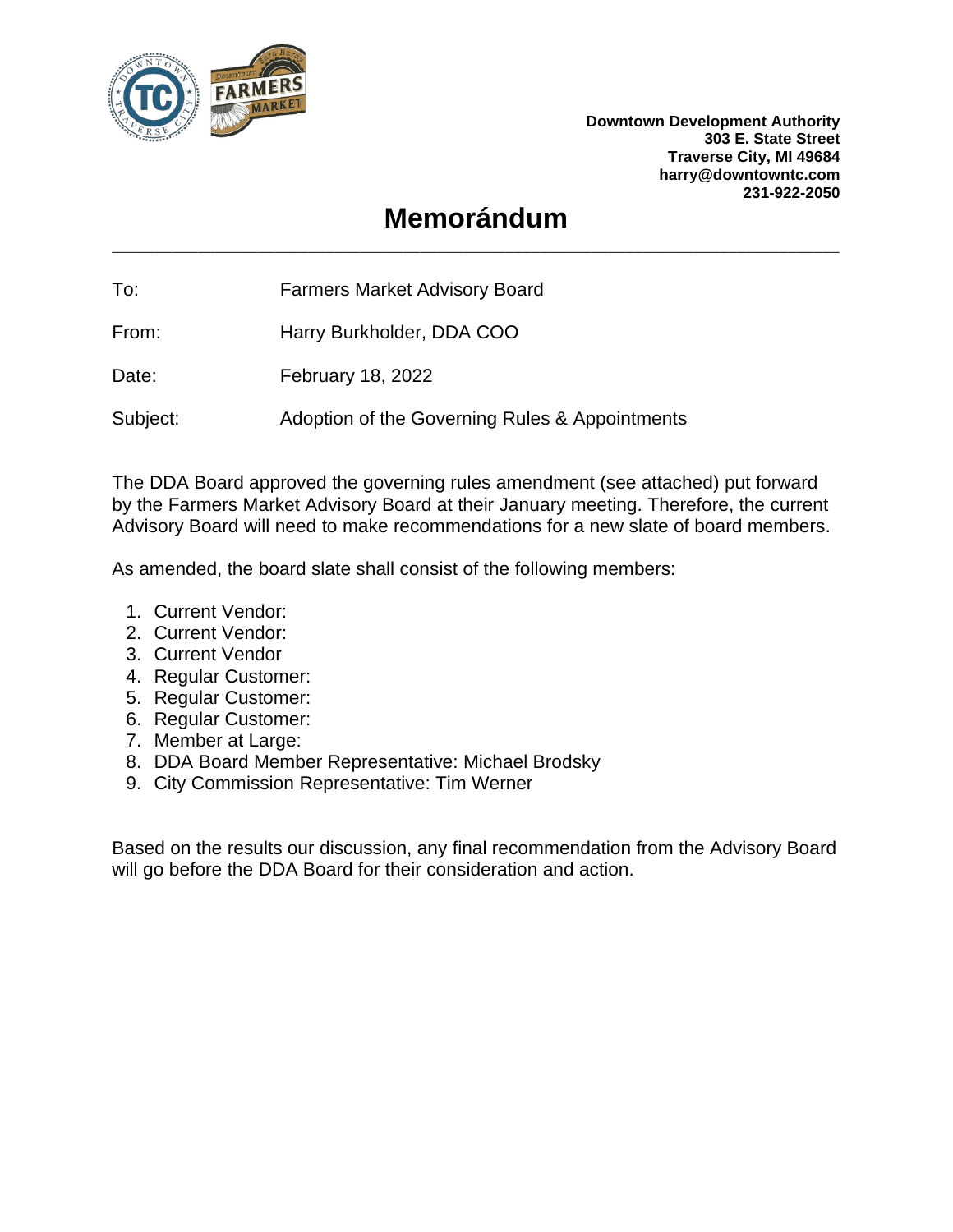## **RULES GOVERNING FARMERS MARKET ADVISORY BOARD**

#### ARTICLE I. PURPOSES AND POWERS

The Mission of the Sara Hardy Downtown Farmers Market is as follows:

The Sara Hardy Downtown Farmers Market (the Market) is operated by the Traverse City Downtown Development Authority (DDA) and is managed by SEEDs (The Market Manager). The purpose of the Market is to create a sales venue for local area farmers, provide opportunity for consumers to purchase quality farm-grown goods, to provide a community gathering place, and to promote and stimulate economic development and create traffic in the Downtown area.

The purpose of the Farmers Market Advisory Board (the "Board") is to advise the DDA Board in order to uphold this mission for the betterment of the market.

#### ARTICLE II. BOARD

#### Section 1. General Powers

The Board shall have the power to study and recommend actions to the DDA and shall have any other powers and duties granted to it by the DDA.

#### Section 2. Number, Tenure and Qualifications.

The Board shall consist of **twelve nine** persons. The members shall be appointed for a term of three years except that of members first appointed; four shall be appointed for one year, three for two years, three for three years and with DDA Board Members committing their entire DDA Board Term. At least one three of the members shall be a noted regular customer of the Sara Hardy Downtown Farmers Market. At least one of the members shall be a DDA Board Member. At least one of the members shall be a City Commissioner. At least one of the members shall be a member at-large. At least five three members shall be current vendors of the Sara Hardy Downtown Farmers Market. The term of office shall begin on the date of the annual organizational meeting of the Farmers Market Advisory Board in February.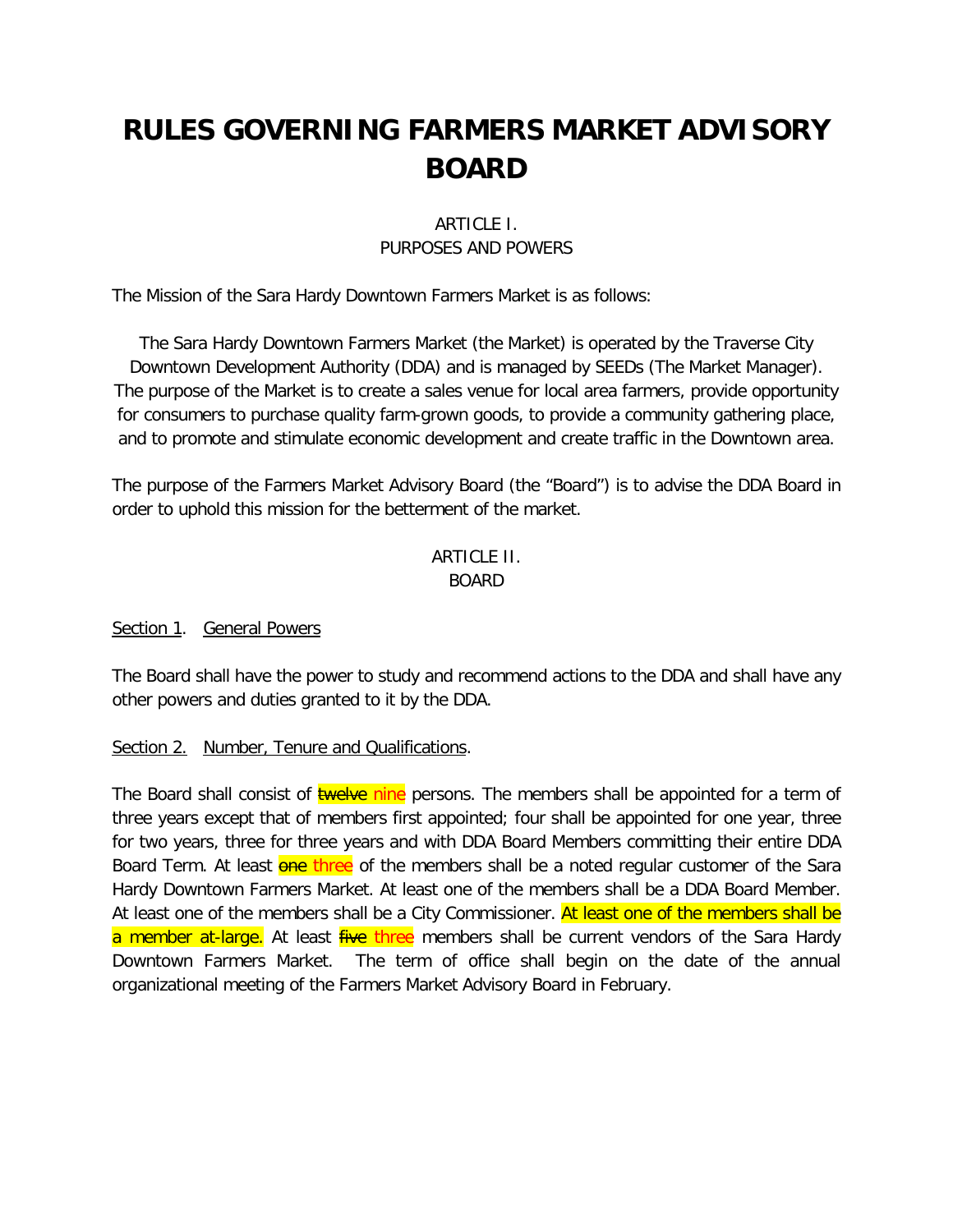#### Section 3. Selection of Board Members.

The Chairperson of the DDA Board with the advice and consent of the DDA Board shall appoint the members of the Board. Subsequent board members shall be appointed in the same manner as the original appointments at the expiration of each member's term of office. Before assuming the duties of office, a member shall qualify by taking and subscribing to the constitutional oath of office.

#### Section 4. Compensation of Members.

Members of the Board shall serve without compensation.

#### Section 5. Expiration of Term, Continuation in Office, Reappointment and Filling of Vacancies.

Members whose terms of office have expired shall continue to hold office until a successor has been appointed. If a vacancy is created by the death, resignation or removal of a member; a successor shall be appointed by the Chairperson with the advice and consent of the DDA Board within thirty days to hold office for the remainder of the term so vacated.

#### Section 6 Removal.

Pursuant to proper notice and an opportunity to be heard, a member may be removed from office for neglect of duty including non-attendance at meetings, misconduct, malfeasance, or any other good cause by a majority vote of the DDA Board. Removal of a member is subject to review by the circuit court.

#### Section 7. Disclosure of Interest.

A Board member who has a direct interest in any matter before the Board shall disclose his interest prior to the Board taking any action with respect to the matter, which disclosure shall become a part of the record of the Board's official proceedings. Further, any member making such disclosure shall then refrain from participating in the Board's decision-making process relative to such matter.

#### ARTICLE III. **OFFICERS**

#### Section 1. Officers.

The officers of the Board shall be a Chairperson, Vice-Chairperson, and Secretary.

Section 2. Removal of Officers.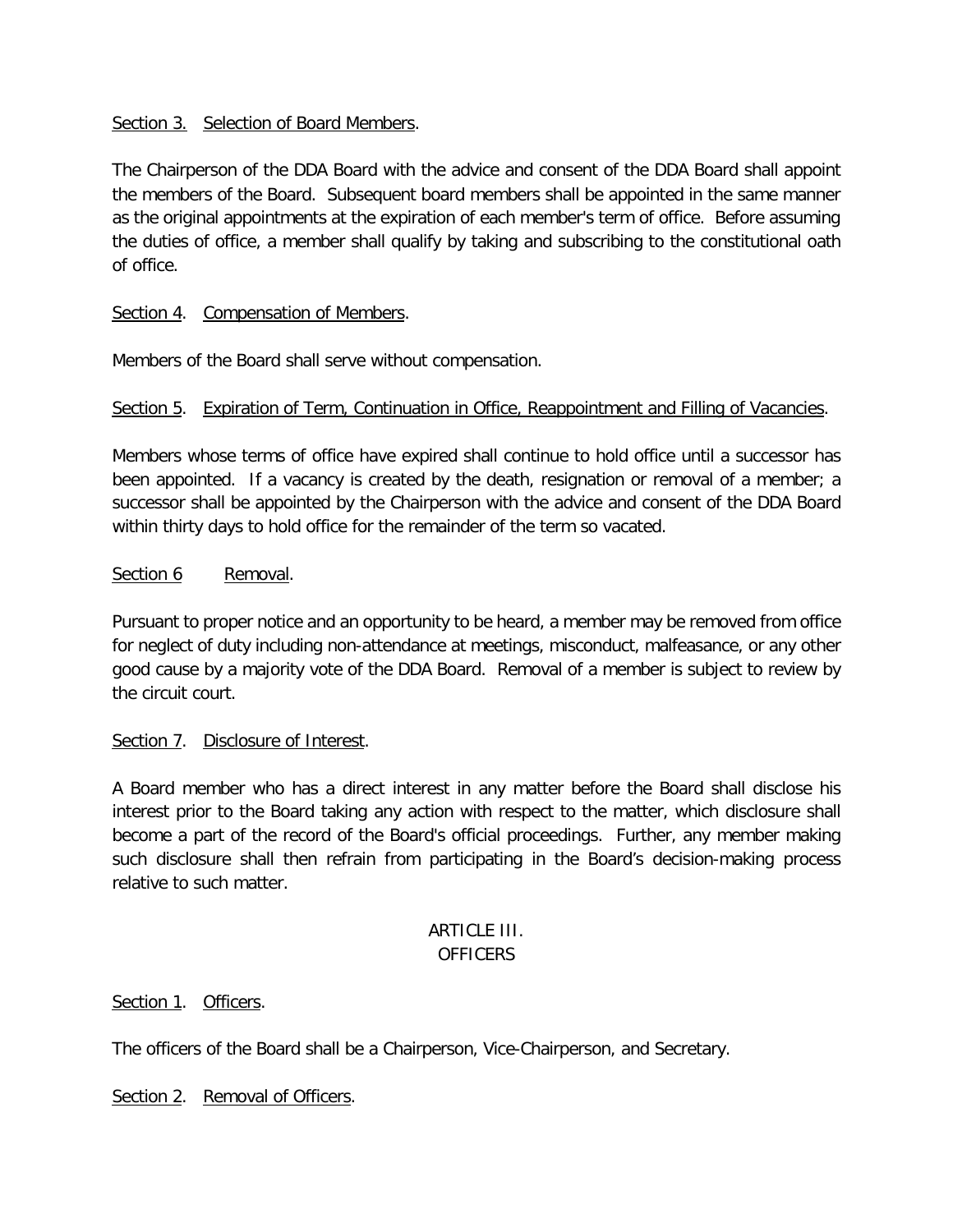An officer may be removed by the Board whenever in its judgment the best interest of the Board would be served.

#### Section 3. Filling of Vacancies.

A vacancy may be filled by the Board for the unexpired portion of the term.

#### Section 4. Chairperson.

The Chairperson shall preside at all meetings of the Board and shall discharge the duties of a presiding officer.

#### Section 5. Vice Chairperson.

In the absence of the Chairperson or in the event of his inability or refusal to act, the Vice-Chairperson shall perform the duties of the Chairperson and when so acting shall have all the powers and be subject to all restrictions of the Chairperson.

#### ARTICLE IV. **MEFTINGS**

#### Section 1. Annual Meeting.

The annual meeting shall be held at the regularly scheduled time for the month of February. The election of officers shall occur at the annual organizational meeting. If the election of officers should not occur on the day designated, or any adjournment thereof, the Board shall cause the election to be held at a regular or special meeting of the Board within ninety (90) days of the annual meeting.

#### Section 2. Regular Meetings.

Regular meetings of the Board shall be held at 9:00 a.m. on the third Monday of each month at the Governmental Center, 400 Boardman Avenue, Traverse City, MI 49684, unless rescheduled by the Chairperson. In the event the meeting day shall fall on a holiday, the Chairperson shall reschedule the meeting to a non-holiday. Records shall be open to the public subject to the Michigan Freedom of Information Act. Any regularly scheduled meeting may be canceled for a lack of quorum.

#### Section 3. Special Meetings.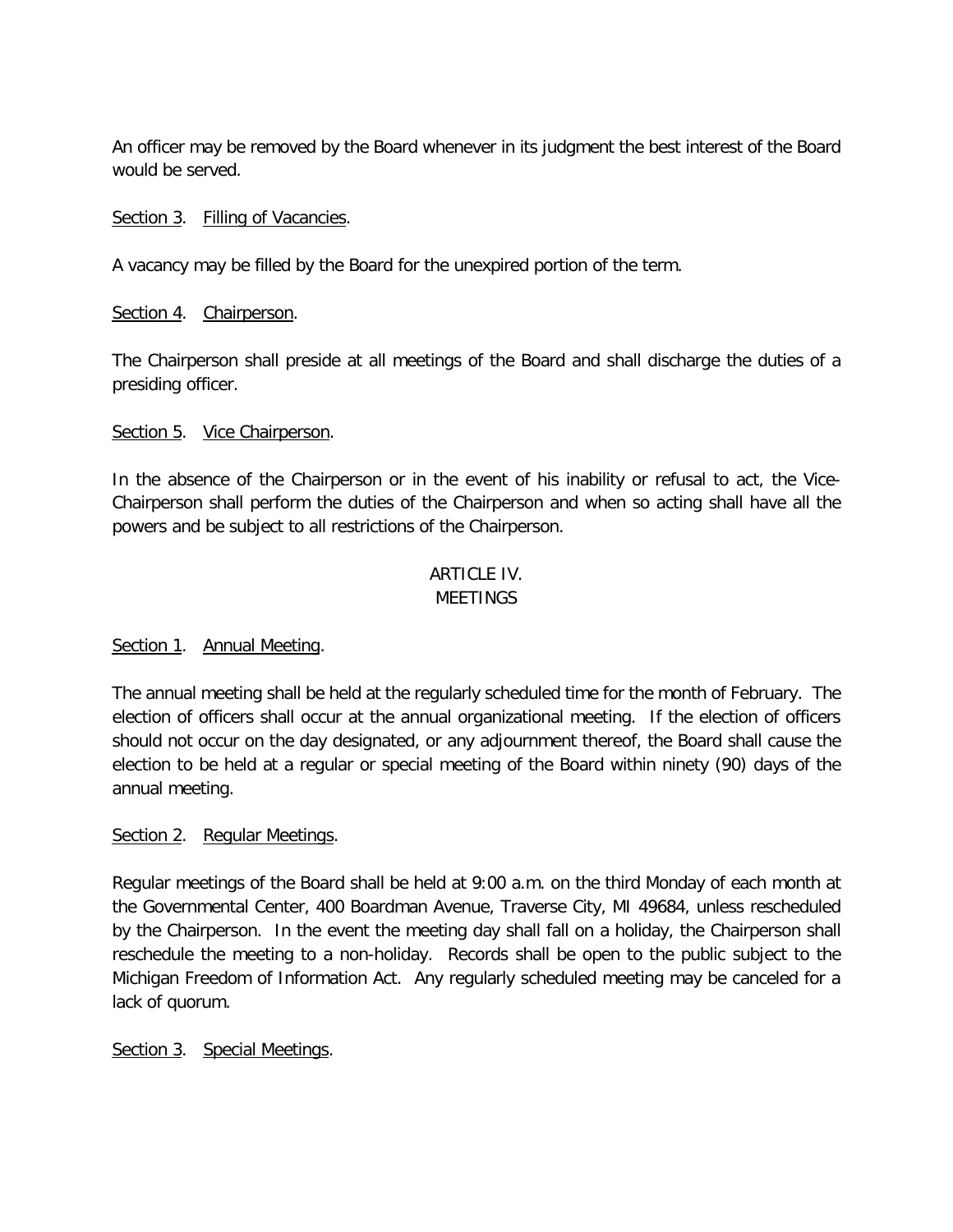Special meetings of the Board may be called by the Chairperson, by the Vice Chairperson in the absence of the Chairperson, by any three members, or by the DDA by giving twenty-four (24) hours notice of the meeting stating the purpose of the meeting and by posting the notice eighteen (18) hours prior to the meeting.

#### Section 4. Notice of Meeting.

All meetings shall be preceded by public notice posted eighteen (18) hours prior to the meeting in accordance with the Open Meetings Act (Act 267 of the Public Acts of 1976, as amended).

#### Section 5. Agenda.

The Chairperson may direct the DDA Staff to prepare the agendas for all meetings and send them to the Board members at least twenty-four (24) hours prior to a meeting. Any member of the Authority may request any item to be placed upon the Agenda.

#### Section 6. Quorum and Voting.

A majority of the members of the Board in office shall constitute a quorum for the transaction of business. No action shall be taken except upon concurring vote of five members of the Board, unless a higher number is required by statute or these rules. In the event that effective membership is reduced because of disclosure of interest (Article II, Section 7), a majority of the remaining members eligible to vote shall constitute the action of the Board.

#### Section 7. Rules of Order.

In the event these Rules are silent, Robert's Rules of Order will govern.

a) Public Comment and Public Hearings: All members of the public shall have an opportunity to speak at public hearings, and at the public comment portion of meetings. The Chairperson, may, at her or his discretion, allow the public to speak on agenda items prior to Board action. The Board shall treat the public with respect. As part of its deliberation, the Board may clarify, answer questions and ask questions as a result of public comment. The comment of any member of the public or special interest group may be limited in time to five minutes.

#### **ARTICLE V.** RECORDS

#### Section 1. Records.

The Board shall keep correct and complete records and minutes of the meetings. The records shall be kept at the principal office of the DDA which will have a record of the names and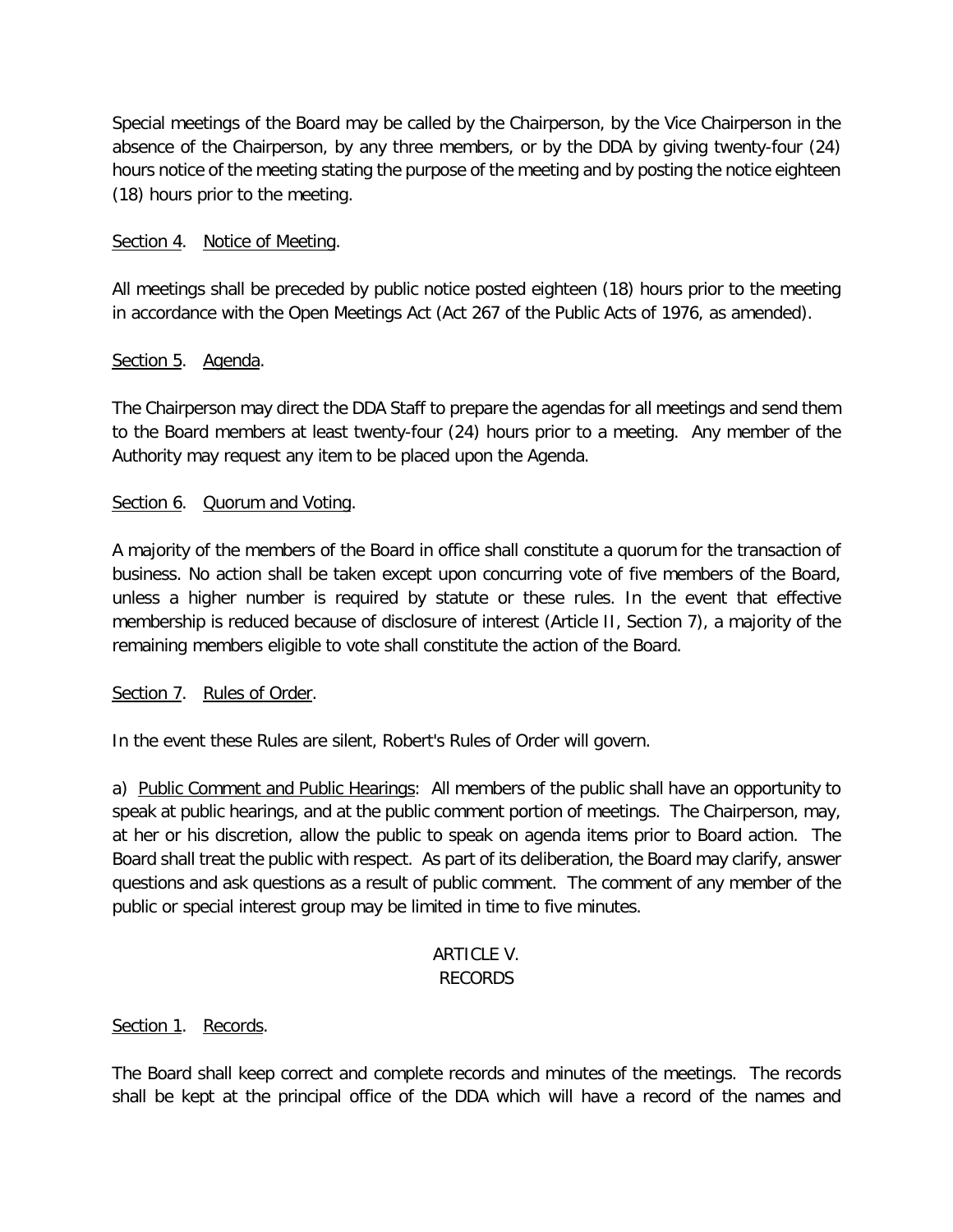addresses of the members of the Board. Records of the Board shall be open to the public as prescribed in the Freedom of Information Act.

#### ARTICLE VI. AMENDMENT TO RULES

These rules may be altered, amended, or repealed and new rules adopted, by a majority of the members at any regular meeting.